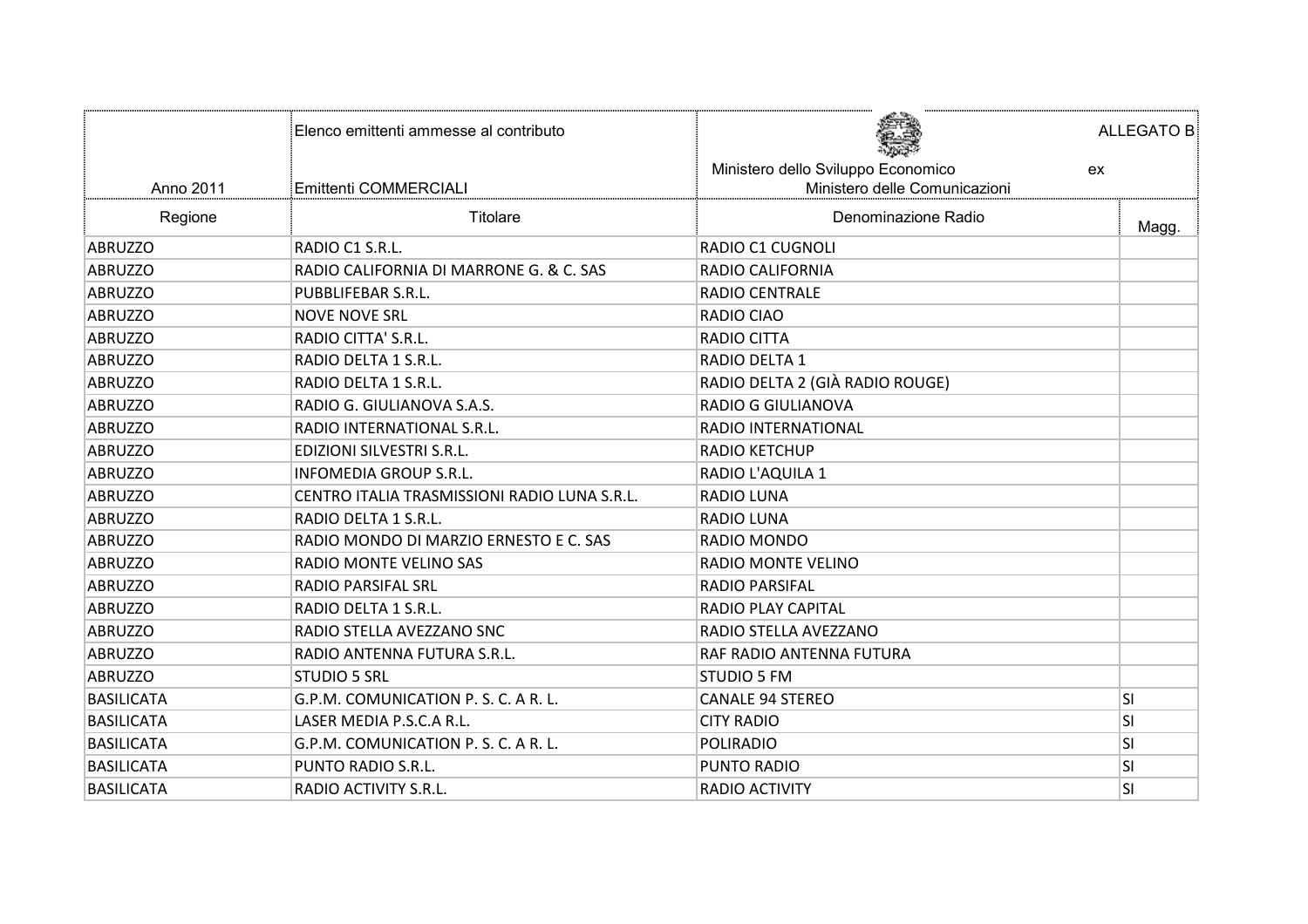| <b>BASILICATA</b> | <b>EMMEDUE S.R.L.</b>                    | RADIO CARINA                                   | lsı                     |
|-------------------|------------------------------------------|------------------------------------------------|-------------------------|
| <b>BASILICATA</b> | COMUNICARE P. S. C. A R. L.              | RADIO COLOR                                    | lsı                     |
| <b>BASILICATA</b> | <b>AGI SRL</b>                           | <b>RADIO EVA</b>                               | SI                      |
| <b>BASILICATA</b> | <b>EMMEDUE S.R.L.</b>                    | RADIO FANTASTICA BASILICATA EX RADIO CARINA 2) | SI                      |
| <b>BASILICATA</b> | FESTULA 2000 SNC                         | RADIO FANTASTICA EX RADIO TOUR BASILICATA      | SI                      |
| <b>BASILICATA</b> | LASER MEDIA P.S.C.A R.L.                 | <b>RADIO LASER</b>                             | lsı                     |
| <b>BASILICATA</b> | RADIO LUCANIA STEREO S.A.S.              | RADIO LUCANIA STEREO                           | lsı                     |
| <b>BASILICATA</b> | FESTULA 2000 SNC                         | RADIO MARGHERITA 100.3 EX RADIO 91 FM ITALIA   | $\overline{\mathsf{S}}$ |
| <b>BASILICATA</b> | <b>AGI SRL</b>                           | RADIO POTENZA CENTRALE                         | SI                      |
| <b>BASILICATA</b> | RADIOSA COMMUNICATIONS S.R.L.            | <b>RADIO RADIOSA</b>                           | SI                      |
| <b>BASILICATA</b> | MEDIATELECOM SOCIETÀ COOPERATIVA         | RADIO SPAZIO 2001                              | lsı                     |
| <b>BASILICATA</b> | COMUNICARE P. S. C. A R. L.              | RADIO STUDIO GAMMA                             | lsı                     |
| <b>BASILICATA</b> | R. SUD AUDIO S.R.L.                      | <b>RETE SUD AUDIO</b>                          | <b>SI</b>               |
| <b>BASILICATA</b> | 75100 MULTIMEDIA S.R.L.                  | TRM RADIOTELEVISIONE DEL MEZZOGIORNO           | SI                      |
| <b>CALABRIA</b>   | STELLA PICC.SOC.COOP. ARL                | <b>AMICA RADIO</b>                             | SI                      |
| <b>CALABRIA</b>   | PUBLISOUND S. A. S.                      | <b>ANTENNA BRUZIA</b>                          | SI                      |
| <b>CALABRIA</b>   | <b>COMETA RADIO SRL</b>                  | <b>COMETA RADIO</b>                            | <b>SI</b>               |
| <b>CALABRIA</b>   | ASMEDIA PICC.COOP. ARL                   | DOUBLE "M" RADIO FANTASY                       | SI                      |
| <b>CALABRIA</b>   | JONICA RADIO S.A.S.                      | <b>JONICA RADIO</b>                            | lsı                     |
| <b>CALABRIA</b>   | ASSOCIAZIONE CULTURALE P.R.L. 101.7      | P.R.L.101.7                                    | $\overline{\mathsf{S}}$ |
| <b>CALABRIA</b>   | PEK COMMUNICATIONS SRL                   | PRIMARADIO                                     | SI                      |
| <b>CALABRIA</b>   | TELERADIO ACHERUNTIA SRL                 | RADIO ACHERUNTIA                               | SI                      |
|                   |                                          |                                                |                         |
| CALABRIA          | RADIO AMORE SCARL (EX UNIVERSO SCARL)    | RADIO AMORE CS (EX RADIO MANDATORICCIO STEREO) | SI.                     |
| <b>CALABRIA</b>   | RADIO AMORE SCARL (EX UNIVERSO SCARL)    | RADIO AMORE EX RADIO CETRARO STEREO            | lsı                     |
| <b>CALABRIA</b>   | RADIO ARBERESHE SAS DI ROTONDARO D. E C. | <b>RADIO ARBERESHE</b>                         | <b>SI</b>               |
| <b>CALABRIA</b>   | <b>ONDA SUD SRL</b>                      | RADIO AZZURRA                                  | SI                      |
| <b>CALABRIA</b>   | RADIO ITALIA ANNI 60 SRL                 | RADIO AZZURRA (GIÀ RADIO TURBO ONE)            | SI                      |
| <b>CALABRIA</b>   | RADIO ITALIA ANNI 60 SRL                 | RADIO AZZURRA (GIA'RADIO GREEN INTERNATIONAL)  | lsı                     |
| <b>CALABRIA</b>   | SOC. COOP. A R.L. AZZURRA FM             | RADIO CALABRIA 1                               | lsı                     |
| <b>CALABRIA</b>   | <b>RETE SUD SRL</b>                      | RADIO CANALE 10 FACILE ASCOLTO                 | lsı                     |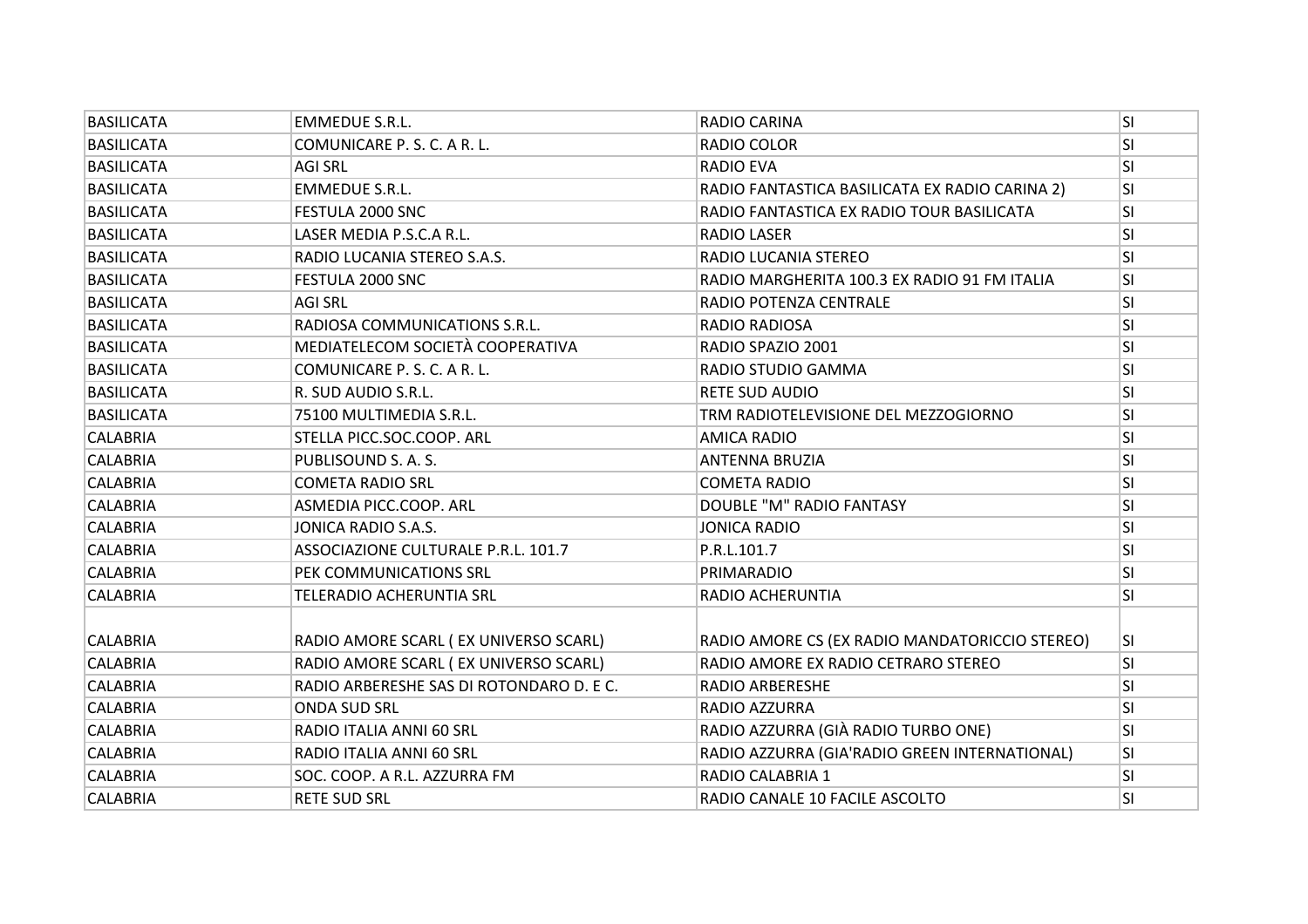| <b>CALABRIA</b> | LATTEMIELE SCARL                             | RADIO CASSANO CITTA FUTURA                           | <b>SI</b>               |
|-----------------|----------------------------------------------|------------------------------------------------------|-------------------------|
| <b>CALABRIA</b> | <b>CATANZARO CENTRO SRL</b>                  | RADIO CATANZARO CENTRO                               | SI                      |
| <b>CALABRIA</b> | <b>GRUPPO ADN ITALIA S.R.L.</b>              | RADIO CATANZARO CLASSIC                              | SI                      |
| <b>CALABRIA</b> | RADIO AMORE SCARL (EX UNIVERSO SCARL)        | RADIO CITTA STEREO                                   | <b>SI</b>               |
| <b>CALABRIA</b> | LATTEMIELE SCARL                             | RADIO CLUB 84                                        | <b>SI</b>               |
| <b>CALABRIA</b> | R.C.C. RADIO COSENZA CENTRALE S.R.L.         | RADIO COSENZA CENTRALE                               | lsı                     |
| <b>CALABRIA</b> | RADIO AMORE SCARL (EX UNIVERSO SCARL)        | RADIO DIFFUSIONE CALABRIA EX RADIO AMORE             | <b>SI</b>               |
| <b>CALABRIA</b> | STELLA PICC.SOC.COOP. ARL                    | RADIO DIFFUSIONE PAGLIARELLE                         | <b>SI</b>               |
| <b>CALABRIA</b> | STUDIO 54 S.R.L.                             | RADIO DJ CLUB STUDIO54                               | <b>SI</b>               |
| <b>CALABRIA</b> | <b>STELLA SRL</b>                            | RADIO DOLCISSIMA EX RADIO CORTALE                    | SI                      |
| <b>CALABRIA</b> | <b>GLOBAL MEDIA SRL</b>                      | <b>RADIO ENERGY</b>                                  | lsı                     |
| <b>CALABRIA</b> | <b>GRUPPO ADN ITALIA S.R.L.</b>              | RADIO ENNE LAMEZIA                                   | SI                      |
| <b>CALABRIA</b> | LATTEMIELE SCARL                             | <b>RADIO ENTERPRISE</b>                              | SI                      |
| <b>CALABRIA</b> | SOC. COOP. A R.L. AZZURRA FM                 | RADIO EUROPA 1                                       | <b>SI</b>               |
| <b>CALABRIA</b> | <b>GABBIANO VERDE S.N.C.</b>                 | <b>RADIO GABBIANO VERDE</b>                          | SI                      |
| <b>CALABRIA</b> | RADIO GAMMA NO STOP S.N.C.                   | RADIO GAMMA NO STOP                                  | <b>SI</b>               |
|                 |                                              |                                                      |                         |
| <b>CALABRIA</b> | RADIO GIOIOSA MARINA PICCOLA SOOC. COOP. ARL | RADIO GIOIOSA MARINA                                 | SI.                     |
| <b>CALABRIA</b> | RETE SUD S.R.L.                              | RADIO ITALIA ANNI 60 (GIA' RADIO VALENTINA)          | $\overline{\mathsf{S}}$ |
|                 |                                              |                                                      |                         |
| <b>CALABRIA</b> | <b>ONDA SUD SRL</b>                          | RADIO ITALIA ANNI 60 (GIA'TOP ITALIA RADIO SCALEA 3) | lsı                     |
| <b>CALABRIA</b> | <b>GRUPPO ADN ITALIA S.R.L.</b>              | <b>RADIO ITALIANISSIMA</b>                           | SI                      |
| <b>CALABRIA</b> | <b>GRUPPO ADN ITALIA S.R.L.</b>              | RADIO JUKE BOX                                       | SI                      |
| <b>CALABRIA</b> | <b>GRUPPO ADN ITALIA S.R.L.</b>              | RADIO JUKE BOX - SIMPATIA (EX RADIO SIMPATIA)        | SI                      |
| <b>CALABRIA</b> | <b>GRUPPO ADN ITALIA S.R.L.</b>              | RADIO JUKE BOX ITALIA                                | lsı                     |
| <b>CALABRIA</b> | RADIO KING INTERNATIONAL SAS                 | RADIO KING INTERNATIONAL                             | SI                      |
| <b>CALABRIA</b> | <b>MULTIMEDIA SRL</b>                        | RADIO LATTE E MIELE (GIÀ R.VALLO)                    | SI                      |
| <b>CALABRIA</b> | <b>MULTIMEDIA SRL</b>                        | RADIO LATTE E MIELE (GIÀ CANALE 10)                  | SI                      |
| <b>CALABRIA</b> | <b>MULTIMEDIA SRL</b>                        | RADIO LATTE E MIELE (GIÀ RADIO LASER)                | <b>SI</b>               |
| <b>CALABRIA</b> | <b>MULTIMEDIA SRL</b>                        | RADIO LATTE E MIELE (GIÀ RADIO ONDA SUD TIR)         | lsı                     |
| <b>CALABRIA</b> | RADIO LIBERA BISIGNANO COOP ARL              | RADIO LIBERA BISIGNANO                               | SI                      |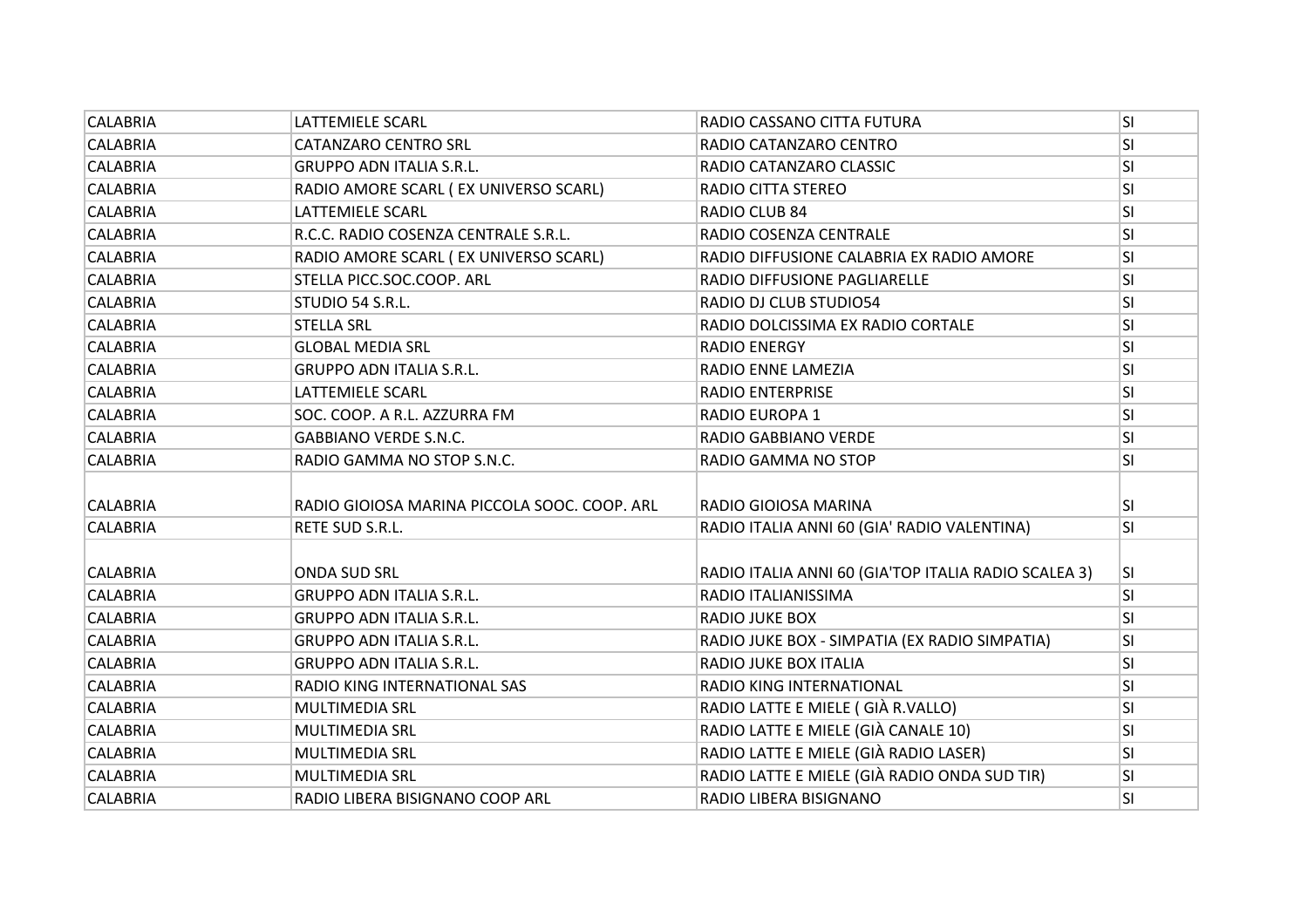| <b>CALABRIA</b> | <b>GRUPPO ADN ITALIA S.R.L.</b>             | <b>RADIO NET</b>                               | lsı       |
|-----------------|---------------------------------------------|------------------------------------------------|-----------|
| <b>CALABRIA</b> | <b>STELLA SRL</b>                           | RADIO NOSTALGIA SEVEN EX RADIO SEVEN           | SI        |
| <b>CALABRIA</b> | RETE SUD S.R.L.                             | RADIO ONDA LIBERA ERREOELLE                    | SI        |
| CALABRIA        | <b>ONDA SUD SRL</b>                         | RADIO ONDA SUD                                 | <b>SI</b> |
| CALABRIA        | PIERRE S.R.L.                               | <b>RADIO ONDA VERDE</b>                        | <b>SI</b> |
| <b>CALABRIA</b> | RADIO ONE SCALEA DI EUGENIO ORRICO E C. SNC | RADIO ONE SCALEA                               | lsı       |
| <b>CALABRIA</b> | STELLA PICC.SOC.COOP. ARL                   | <b>RADIO PONTE</b>                             | lsı       |
| <b>CALABRIA</b> | STELLA PICC.SOC.COOP. ARL                   | RADIO POPOLARE BISIGNANESE                     | <b>SI</b> |
| <b>CALABRIA</b> | <b>STELLA SRL</b>                           | RADIO PUNTO NUOVO                              | <b>SI</b> |
| <b>CALABRIA</b> | <b>GLOBAL MEDIA SRL</b>                     | RADIO RICORDI JUKE BOX                         | SI        |
| <b>CALABRIA</b> | STELLA PICC.SOC.COOP. ARL                   | <b>RADIO SFERA</b>                             | lsı       |
| <b>CALABRIA</b> | TELERADIO SIDERNO LA COMETA E C. S.A.S.     | RADIO SIDERNO LA COMETA                        | lsı       |
| <b>CALABRIA</b> | <b>GLOBAL MEDIA SRL</b>                     | RADIO SIMPATIA CALABRIA EX RADIO MUSICA MOLISE | lsı       |
| <b>CALABRIA</b> | <b>GLOBAL MEDIA SRL</b>                     | RADIO SIMPATIA SICILIA EX RADIO ANTENNA BLU    | <b>SI</b> |
| <b>CALABRIA</b> | RADIO SOLE DI MONTELEONE GIUSEPPA E C. SAS  | <b>RADIO SOLE</b>                              | <b>SI</b> |
| <b>CALABRIA</b> | PUBLISOUND S. A. S.                         | RADIO SOUND COSENZA                            | lsı       |
| <b>CALABRIA</b> | ONDA SUD SRL                                | RADIO STELLA                                   | <b>SI</b> |
| <b>CALABRIA</b> | RADIO STUDIO 97 PICC.SOOC.COOP. ARL         | RADIO STUDIO 97                                | SI        |
| <b>CALABRIA</b> | RADIO TOURING PICC.SOC.COOP. ARL            | <b>RADIO TOURING 104</b>                       |           |
| <b>CALABRIA</b> | SOC. COOP. A R.L. AZZURRA FM                | <b>RADIO TRICARICO 1</b>                       | SI        |
| <b>CALABRIA</b> | LE.DA. COOP. ARL                            | <b>RADIO VENERE</b>                            | <b>SI</b> |
| CALABRIA        | RETE SUD S.R.L.                             | RADIO VIBO VALENTIA                            | SI        |
| <b>CALABRIA</b> | <b>RETE SUD SRL</b>                         | <b>STUDIO DELTA RADIO</b>                      | <b>SI</b> |
| <b>CAMPANIA</b> | A.R.C. RETE 101 SRL                         | A.R.C. RETE 101                                | lsı       |
| <b>CAMPANIA</b> | ANTENNA BENEVENTO INTERNATIONAL SRL         | ANTENNA BENEVENTO INTERNATIONAL                | lsı       |
| <b>CAMPANIA</b> | CINE RADIO SUD S.N.C.                       | <b>CINE RADIO SUD</b>                          | <b>SI</b> |
| <b>CAMPANIA</b> | LUNA COMMUNICATION ITALIA SRL               | COMPANY PARTY RADIO (EX RADIO LUNA GR)         | <b>SI</b> |
| <b>CAMPANIA</b> | <b>MONTERADIO SNC</b>                       | <b>MONTERADIO</b>                              | <b>SI</b> |
| <b>CAMPANIA</b> | <b>MPA PALOMONTE SAS</b>                    | <b>MPA PALOMONTE</b>                           | SI        |
| <b>CAMPANIA</b> | MEDIATELECOM SOCIETÀ COOPERATIVA            | <b>NEW GENERATION</b>                          | lsı       |
| <b>CAMPANIA</b> | <b>NEW RADIO NETWORK SRL</b>                | <b>NEW RADIO NETWORK</b>                       | SI        |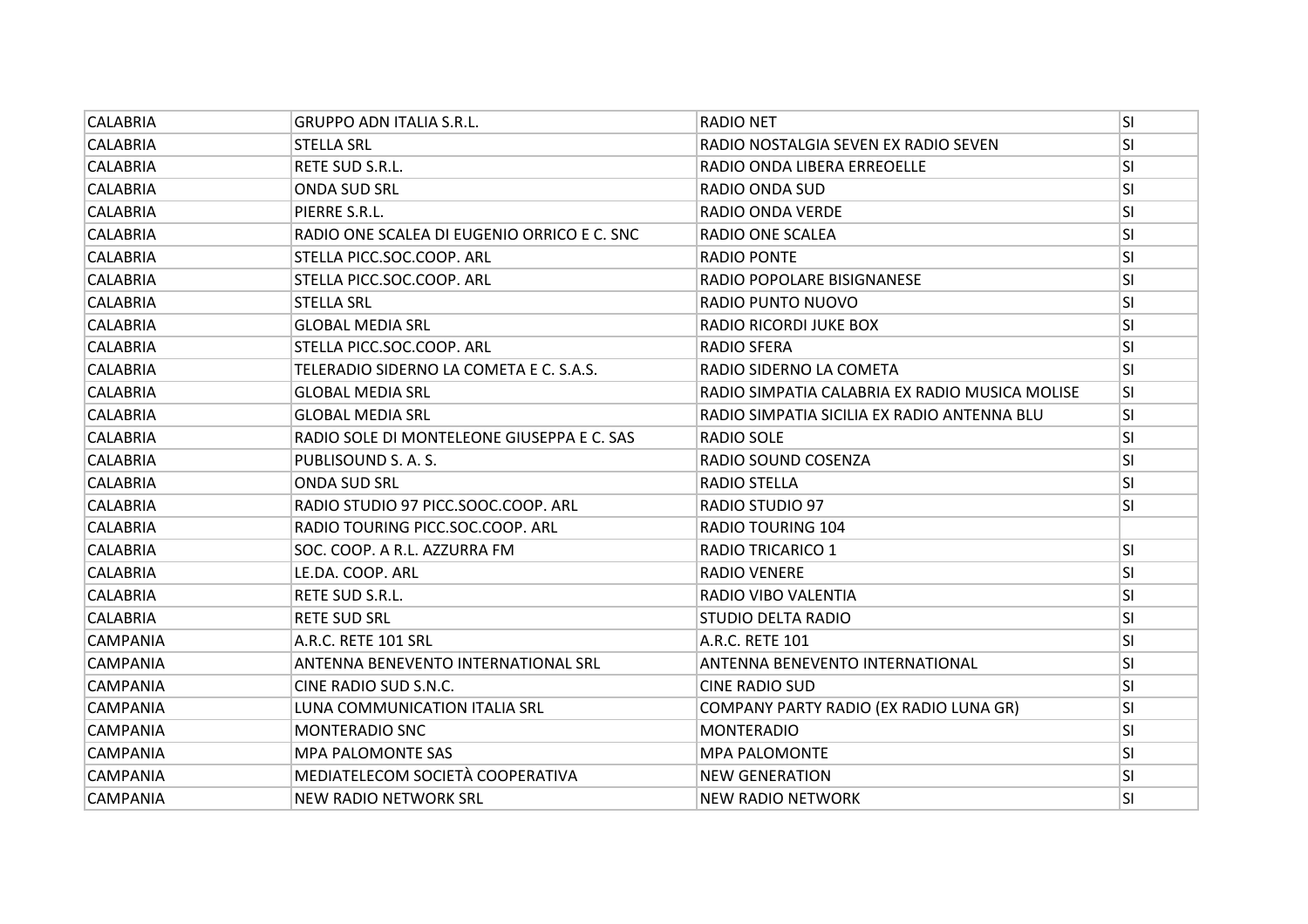| <b>CAMPANIA</b> | PRIMARADIO SNC                                | PRIMARADIO                                      | lsı       |
|-----------------|-----------------------------------------------|-------------------------------------------------|-----------|
| <b>CAMPANIA</b> | ALCE S.R.L.                                   | <b>RADIO ALCE</b>                               | <b>SI</b> |
| <b>CAMPANIA</b> | MEDIATELECOM SOCIETÀ COOPERATIVA              | <b>RADIO ALFA</b>                               | SI        |
| <b>CAMPANIA</b> | GEMINI SOC. COOPERATIVA A R.L.                | RADIO AMORE I MIGLIORI ANNI (EX GRAFFITI)       | <b>SI</b> |
| <b>CAMPANIA</b> | RADIO ANTENNA CAPRI SRL                       | RADIO ANTENNA CAPRI                             | SI        |
| <b>CAMPANIA</b> | <b>DUEDI PROMOTION SRL</b>                    | RADIO ANTENNA DUE                               | lsı       |
| <b>CAMPANIA</b> | <b>ANTENNA UNO PROMOTION SRL</b>              | RADIO ANTENNA UNO                               | lsı       |
| <b>CAMPANIA</b> | RADIO ITALIA ANNI 60 SRL                      | RADIO AZZURRA NAPOLI (EX RADIO ATAF UNIVERSO)   | <b>SI</b> |
| <b>CAMPANIA</b> | <b>STELLA SRL</b>                             | RADIO AZZURRA NAPOLI (GIA' RADIO STELLA)        | <b>SI</b> |
|                 |                                               |                                                 |           |
| <b>CAMPANIA</b> | RADIO ITALIA ANNI 60 SRL                      | RADIO AZZURRA SALERNO (RADIO GOLFO SALERNITANO) | SI.       |
| <b>CAMPANIA</b> | <b>CRONIX COMUNICAZIONI SRL</b>               | <b>RADIO BLUE STAR</b>                          | SI.       |
| <b>CAMPANIA</b> | RADIO BUSSOLA 24 SALERNO SAS                  | RADIO BUSSOLA 24                                | <b>SI</b> |
|                 | CRC CENTRO RADIODIFFUSIONE CAMPANIA SOC.COOP. |                                                 |           |
| <b>CAMPANIA</b> | ARL                                           | RADIO C.R.C. TARGATO ITALIA                     |           |
| <b>CAMPANIA</b> | RADIO AMORE SCARL (EX UNIVERSO SCARL)         | <b>RADIO CANALE 52</b>                          | lsı       |
| <b>CAMPANIA</b> | RADIO CANALE QUATTRO SOC.COOP. ARL            | RADIO CANALE QUATTRO                            | SI        |
| <b>CAMPANIA</b> | RADIO CIRCUITO SOLARE SRL                     | <b>RADIO CIRCUITO SOLARE</b>                    | SI        |
| <b>CAMPANIA</b> | RADIO COSTIERA AMALFITANA SNC                 | RADIO COSTIERA AMALFITANA                       | SI        |
| <b>CAMPANIA</b> | T.R.S. TELEIRNO SNC                           | <b>RADIO DIFFUSIONE IRNO</b>                    | SI        |
| <b>CAMPANIA</b> | RADIO ESTASY SOCIETA' COOPERATIVA             | <b>RADIO ESTASY</b>                             | SI        |
| <b>CAMPANIA</b> | RADIO FLASH SOC.COOP. A RL                    | RADIO FLASH 85                                  | SI        |
| <b>CAMPANIA</b> | <b>GRUPPO FALCO S.R.L.</b>                    | RADIO FM MUSIC (EX RADIO FALCO AZZURRO)         | <b>SI</b> |
| <b>CAMPANIA</b> | <b>POWER RADIO SRL</b>                        | <b>RADIO IBIZA</b>                              |           |
| <b>CAMPANIA</b> | RADIO ITALIA ANNI 60 SRL                      | RADIO ITALIA ANNI 60 EX RADIO URANIA            | <b>SI</b> |
| <b>CAMPANIA</b> | PUBBLIKAPPA S.R.L.                            | RADIO KISS KISS ITALIA                          |           |
| <b>CAMPANIA</b> | <b>ONLY RADIO SRL</b>                         | <b>RADIO KISS KISS NAPOLI</b>                   |           |
| CAMPANIA        | M.B. INTERNATIONAL SOC. COOP. A R.L.          | RADIO M.B. INTERNATIONAL                        | lsı       |
| <b>CAMPANIA</b> | <b>RADIO MAGIC SRL</b>                        | <b>RADIO MAGIC</b>                              | SI        |
| <b>CAMPANIA</b> | <b>RADIO MAGIC SRL</b>                        | <b>RADIO MAGIC 2</b>                            | <b>SI</b> |
| <b>CAMPANIA</b> | <b>RADIO MARTE SRL</b>                        | RADIO MARTE STEREO                              |           |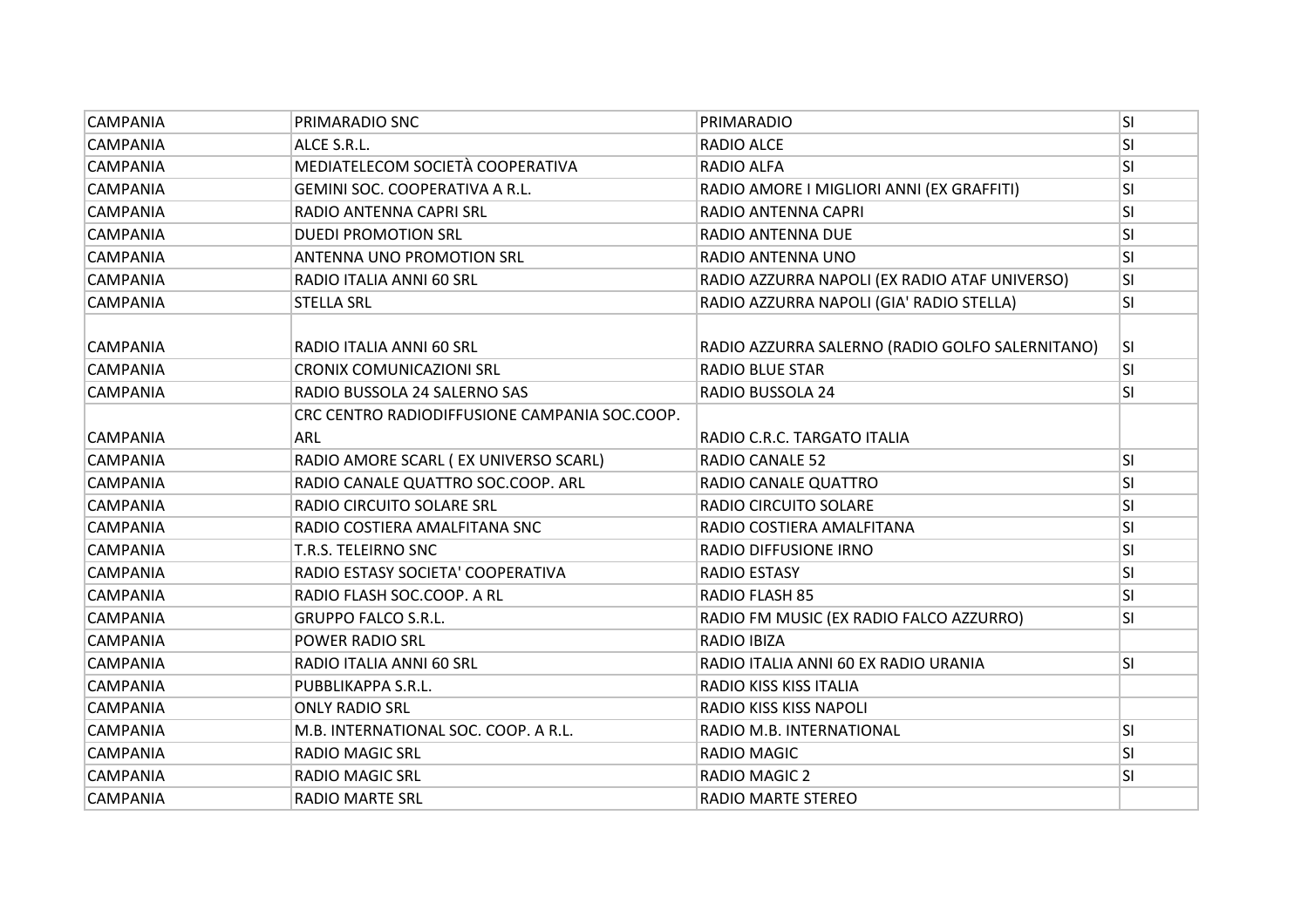| <b>CAMPANIA</b>       | <b>STELLA SRL</b>                          | RADIO MONTEMAURO                             | SI        |
|-----------------------|--------------------------------------------|----------------------------------------------|-----------|
| <b>CAMPANIA</b>       | <b>AG SRL</b>                              | <b>RADIO OGGI</b>                            | SI        |
| <b>CAMPANIA</b>       | PRIMA RETE MASTER GROUP SRL                | RADIO PRIMA RETE STEREO                      | SI        |
| <b>CAMPANIA</b>       | RADIO PUNTO NUOVO SRL                      | <b>RADIO PUNTO NUOVO</b>                     |           |
| <b>CAMPANIA</b>       | PUBBLIZERO STUDIO SRL                      | RADIO PUNTO ZERO NETWORK                     | <b>SI</b> |
| <b>CAMPANIA</b>       | <b>QUINTA RETE SPA</b>                     | <b>RADIO QUINTA RETE</b>                     | <b>SI</b> |
| <b>CAMPANIA</b>       | RADIO ITALIA ANNI 60 SRL                   | RADIO SALERNO 1                              | <b>SI</b> |
| <b>CAMPANIA</b>       | T.S.C. DI ORAZZO G. E C. SNC               | RADIO STEREO 5 (GIA'RADIO JUKE BOX CAMPANIA) | <b>SI</b> |
| <b>CAMPANIA</b>       | RADIO TELESIA - SOCIETA COOPERATIVA A R.L. | <b>RADIO TELESIA</b>                         | SI        |
| <b>CAMPANIA</b>       | STUDIO ELLE DI LALLO ANTONIO & C. SAS      | <b>STUDIO ELLE</b>                           | SI        |
| EMILIA ROMAGNA        | <b>SESTARETE E RETE 8 SRL</b>              | ANTENNA 1 - RADIO ITALIA ANNI 60             |           |
| EMILIA ROMAGNA        | STREAMING S.R.L.                           | <b>CANZONI E SORRISI</b>                     |           |
| EMILIA ROMAGNA        | <b>RADIO TIME SRL</b>                      | <b>FUTURSHOW STATION</b>                     |           |
| <b>EMILIA ROMAGNA</b> | <b>GLT SRL EX GRUPPO LATTEMIELE SRL</b>    | LATTEMIELE                                   |           |
| <b>EMILIA ROMAGNA</b> | TECNINVEST S.R.L.                          | LATTEMIELE                                   |           |
| <b>EMILIA ROMAGNA</b> | <b>MODENA RADIO CITY SRL</b>               | <b>MODENA RADIO CITY</b>                     |           |
| <b>EMILIA ROMAGNA</b> | NUOVA RADIO EMILIA S.R.L.                  | PANEBURROMARMELLATA                          |           |
| <b>EMILIA ROMAGNA</b> | PUNTO RADIO TV S.R.L.                      | <b>PUNTO RADIO</b>                           |           |
| <b>EMILIA ROMAGNA</b> | R.D.M. RADIO DIMENSIONE MUSICA SRL         | R.D.M. RADIODIMENSIONE MUSICA                |           |
| <b>EMILIA ROMAGNA</b> | RADIO BOLOGNA INTERNATIONAL SRL            | RADIO BOLOGNA INTERNATIONAL                  |           |
| <b>EMILIA ROMAGNA</b> | RADIO BRUNO S.C. A R.L.                    | <b>RADIO BRUNO</b>                           |           |
| <b>EMILIA ROMAGNA</b> | RADIO BUDRIO S. C. ARL                     | RADIO BUDRIO                                 |           |
| <b>EMILIA ROMAGNA</b> | <b>RETE 7 SPA</b>                          | <b>RADIO CENTER MUSIC</b>                    |           |
| EMILIA ROMAGNA        | RADIO CENTRALE-RADIODIFFUSIONE PRIVATA SRL | <b>RADIO CENTRALE</b>                        |           |
| EMILIA ROMAGNA        | <b>COOP. NOT AVAILABLE ARL</b>             | RADIO CITTA DEL CAPO                         |           |
| <b>EMILIA ROMAGNA</b> | <b>TELEMEC SPA</b>                         | <b>RADIO CITY FM</b>                         |           |
| <b>EMILIA ROMAGNA</b> | PUBLINVEST ITALIA S.A.S.                   | RADIO DOLCE VITA                             |           |
| <b>EMILIA ROMAGNA</b> | R 96 S.R.L.                                | RADIO DOLCISSIMA                             |           |
| <b>EMILIA ROMAGNA</b> | MACRO MEDIA SAS DI SOLDI A. E C.           | <b>RADIO ELLE</b>                            |           |
| <b>EMILIA ROMAGNA</b> | <b>RETE 7 SPA</b>                          | <b>RADIO ERRE</b>                            |           |
| <b>EMILIA ROMAGNA</b> | <b>RADIO GAMMA SRL</b>                     | RADIO GAMMA REGIONE ROMAGNA                  |           |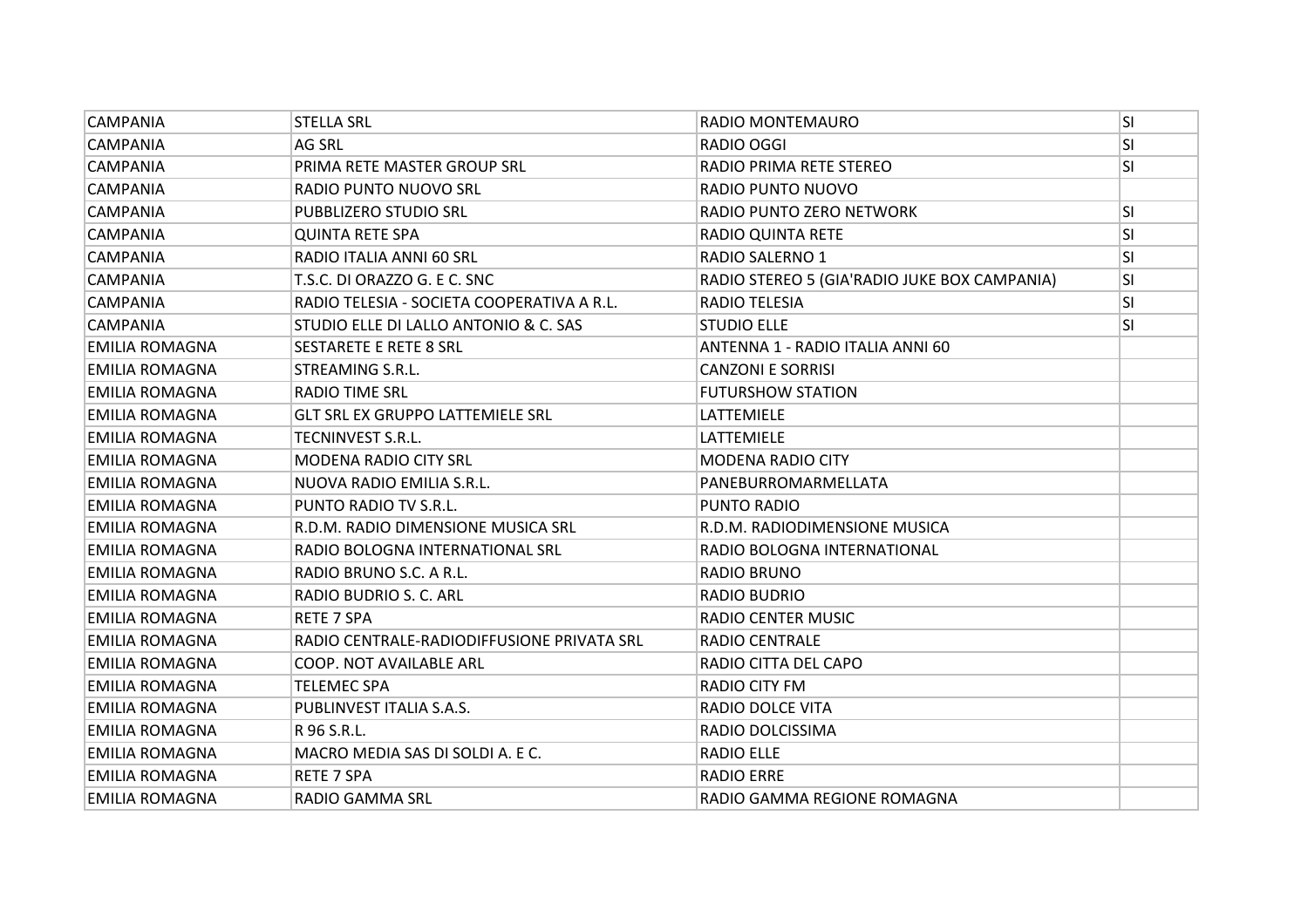| <b>EMILIA ROMAGNA</b>        | <b>TELEPRESS SRL</b>                      | <b>RADIO INN</b>                           |  |
|------------------------------|-------------------------------------------|--------------------------------------------|--|
| EMILIA ROMAGNA               | RADIO BOLOGNA INTERNATIONAL SRL           | RADIO INTERNATIONAL +                      |  |
| <b>EMILIA ROMAGNA</b>        | <b>MALVISI SRL</b>                        | RADIO MALVISI ARREDAMENTI                  |  |
| <b>EMILIA ROMAGNA</b>        | RADIOSABBIA SRL                           | RADIO MIRAMARE RADIO & DISCO               |  |
| EMILIA ROMAGNA               | <b>RETE 7 SPA</b>                         | <b>RADIO MODENA</b>                        |  |
| EMILIA ROMAGNA               | <b>MULTIRADIO SRL</b>                     | RADIO MODENA 90                            |  |
| EMILIA ROMAGNA               | RADIO MONTE KANATE DI PEZZANI V. E C.     | <b>RADIO MONTE KANATE</b>                  |  |
| <b>EMILIA ROMAGNA</b>        | RADIO MUSICHIERE SCANDIANO SNC            | RADIO MUSICHIERE SCANDIANO                 |  |
| <b>EMILIA ROMAGNA</b>        | <b>INTERMIRIFICA S.R.L.</b>               | <b>RADIO NETTUNO</b>                       |  |
| EMILIA ROMAGNA               | RADIO TV PARMA SPA                        | <b>RADIO PARMA</b>                         |  |
| EMILIA ROMAGNA               | <b>GRUPPO RPM SRL</b>                     | <b>RADIO PICO</b>                          |  |
| EMILIA ROMAGNA               | <b>GRUPPO RPM SRL</b>                     | RADIO PICO CLASSIC (GIÀ RETE 23)           |  |
| <b>EMILIA ROMAGNA</b>        | PENSA POSITIVO SRL                        | <b>RADIO RCB</b>                           |  |
| <b>EMILIA ROMAGNA</b>        | RADIO RECORD RETE ROMAGNA S.N.C.          | RADIO RECORD RETE ROMAGNA                  |  |
| <b>EMILIA ROMAGNA</b>        | COOP. ECO 1 ARL                           | RADIO RIVIERA DOLCISSIMA                   |  |
| <b>EMILIA ROMAGNA</b>        | RADIOSABBIA SRL                           | <b>RADIO SABBIA</b>                        |  |
| EMILIA ROMAGNA               | RADIO SANLUCHINO SNC                      | RADIO SANLUCHINO                           |  |
| EMILIA ROMAGNA               | RADIO SOUND DI ROSSI CARLO E C. SNC       | RADIO SOUND                                |  |
| <b>EMILIA ROMAGNA</b>        | RADIO SOUND DI ALBERGHINI SANDRO E C. SNC | RADIO SOUND                                |  |
| EMILIA ROMAGNA               | RADIO SOUND DI ROSSI CARLO E C. SNC       | RADIO SOUND 2                              |  |
| <b>EMILIA ROMAGNA</b>        | RADIO STELLA NEWS SRL                     | <b>RADIO STELLA NEWS</b>                   |  |
| <b>EMILIA ROMAGNA</b>        | RADIO STUDIO DELTA S.N.C.                 | RADIO STUDIO DELTA                         |  |
| <b>EMILIA ROMAGNA</b>        | <b>COMUNICARE SPA</b>                     | RADIOREGGIO RADIOTELEREGGIO                |  |
| EMILIA ROMAGNA               | EFFE EMME ITALIA SRL                      | <b>RETE ALFA</b>                           |  |
| EMILIA ROMAGNA               | TECNINVEST S.R.L.                         | TAM TAM NETWORK (EX LOVE FM)               |  |
| <b>EMILIA ROMAGNA</b>        | <b>TELE RADIO VENERE SRL</b>              | <b>TELE RADIO VENERE</b>                   |  |
| <b>FRIULI VENEZIA GIULIA</b> | <b>FRECCIA SRL</b>                        | <b>METRO EVERY DAY</b>                     |  |
| <b>FRIULI VENEZIA GIULIA</b> | <b>METRO' SRL</b>                         | <b>METRO' EXTRA</b>                        |  |
| <b>FRIULI VENEZIA GIULIA</b> | RADIO TREVISO 103 S.R.L.                  | <b>METRO' GOLD</b>                         |  |
| <b>FRIULI VENEZIA GIULIA</b> | <b>METRO' SRL</b>                         | <b>METRO PLUS</b>                          |  |
| <b>FRIULI VENEZIA GIULIA</b> | <b>RADIO DANCE SAS</b>                    | RADIO ALTO ADRIATICO LIGNANO INTERNATIONAL |  |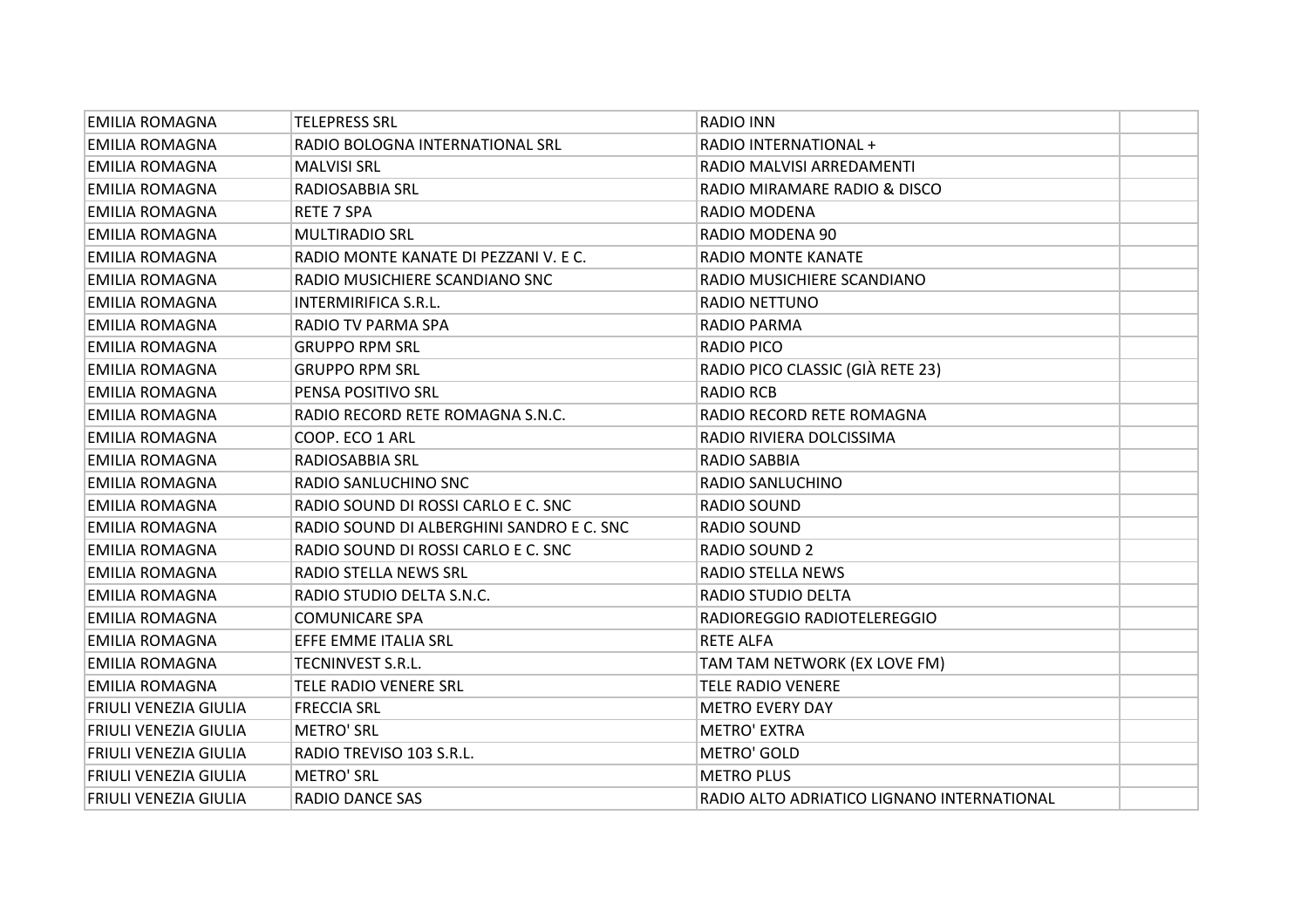| FRIULI VENEZIA GIULIA        | <b>DALLIN PRODUCTION SRL</b>                     | RADIO AZZURRA                              |  |
|------------------------------|--------------------------------------------------|--------------------------------------------|--|
| <b>FRIULI VENEZIA GIULIA</b> | RADIO DANCE SAS                                  | <b>RADIO DANCE</b>                         |  |
| FRIULI VENEZIA GIULIA        | <b>FANTASY WAY SRL</b>                           | <b>RADIO FANTASY</b>                       |  |
| <b>FRIULI VENEZIA GIULIA</b> | <b>METRO' SRL</b>                                | RADIO METRO                                |  |
| <b>FRIULI VENEZIA GIULIA</b> | RADIO PUNTO ZERO SRL                             | RADIO PUNTO ZERO TRE VENEZIE               |  |
| FRIULI VENEZIA GIULIA        | RADIO SPAZIO 103 SRL                             | RADIO SPAZIO 103                           |  |
| FRIULI VENEZIA GIULIA        | RADIO SRS SANDONA CENTRALE SNC                   | RADIO SRS SANDONA CENTRALE                 |  |
| FRIULI VENEZIA GIULIA        | RADIO STUDIO NORD SNC                            | <b>RADIO STUDIO NORD</b>                   |  |
|                              |                                                  |                                            |  |
| <b>FRIULI VENEZIA GIULIA</b> | RADIO FLASH ITALIA SAS DI SLUGA MARIA LUISA E C. | <b>STUDIO MILLE SUPERNETWORK</b>           |  |
| LAZIO                        | NEW RADIO MARE SNC                               | <b>CENTRO MARE RADIO</b>                   |  |
| LAZIO                        | ECOMEDIA SPA                                     | <b>ECORADIO</b>                            |  |
| LAZIO                        | WINNING WORK SRL                                 | EXTRARADIO (GIÀ RTM RADIOTELEMAGIA)        |  |
| LAZIO                        | <b>TOPTEL S.R.L.</b>                             | <b>GARI RADIO</b>                          |  |
| LAZIO                        | <b>NUOVA RETE SRL</b>                            | I.T.R. INTERPOLITAN TELE RADIO             |  |
| LAZIO                        | IDEA RADIO SOC.COOP. ARL                         | <b>IDEA RADIO</b>                          |  |
| LAZIO                        | PONTINA INFORMAZIONI S.R.L.                      | LATTEMIELE RADIO COSTA TIRRENA             |  |
| LAZIO                        | RADIO IMMAGINE UNO SRL                           | NUOVA RADIO MONTEGIOVE                     |  |
| LAZIO                        | <b>NUOVA RETE SRL</b>                            | <b>NUOVA RETE</b>                          |  |
| LAZIO                        | R.A.V. RADIO ANTENNA VERDE S.A.S.                | R.A.V. RADIO ANTENNA VERDE                 |  |
| LAZIO                        | RADIO ANTENNA 1 S.R.L.                           | RADIO ANTENNA 1                            |  |
| LAZIO                        | RADIO ANTENNA SRL                                | RADIO ANTENNA FONDI                        |  |
| LAZIO                        | <b>ANTENNE ERRECI SAS</b>                        | <b>RADIO ANTENNE ERRECI</b>                |  |
| LAZIO                        | SPOT RADIO S.R.L.                                | RADIO AZZURRA ITALIA NETWORK               |  |
| LAZIO                        | <b>GTV AUDIOVISIVI</b>                           | RADIO CENTRO ELSE R.C.E.                   |  |
| LAZIO                        | RADIO CENTRO SUONO SRL                           | RADIO CENTRO SUONO                         |  |
|                              |                                                  | RADIO CENTRO SUONO SPORT (GIA RADIO CENTRO |  |
| LAZIO                        | FUTURA 2000 SRL                                  | SUONO DUE)                                 |  |
| LAZIO                        | ROMA CITTA' FUTURA SOC.COOP. PER AZIONI          | RADIO CITTA FUTURA                         |  |
| LAZIO                        | RADIO DIMENSIONE MUSICA S.R.L.                   | RADIO DIMENSIONE MUSICA                    |  |
| LAZIO                        | <b>RITZLAND RECORDS SRL</b>                      | RADIO DIMENSIONE SUONO DUE - SOFT 105.3    |  |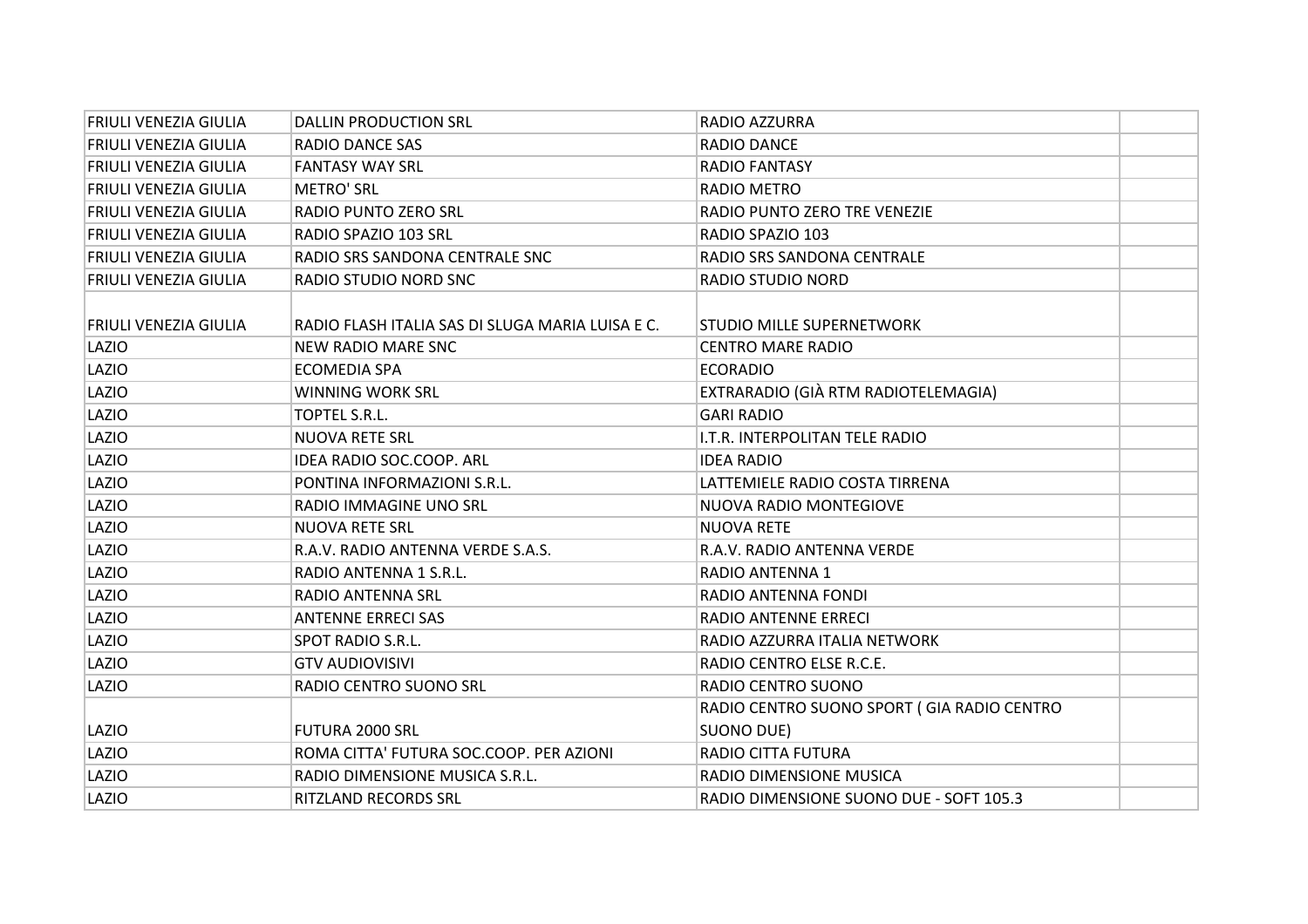|       |                                                 | RADIO DIMENSIONE SUONO ROMA - LA RADIO DELLA |  |
|-------|-------------------------------------------------|----------------------------------------------|--|
| LAZIO | <b>FINRADIO SRL</b>                             | <b>CAPITALE</b>                              |  |
| LAZIO | VOCE DEL LAZIO RADIOTELEVISIONE S.R.L.          | RADIO DOLCISSIMA                             |  |
| LAZIO | RADIO ENEA SOUND SRL                            | <b>RADIO ENEA</b>                            |  |
| LAZIO | <b>MEDIARADIO S.R.L.</b>                        | RADIO ESPANSIONE LATTEMIELE ROMA             |  |
| LAZIO | VOCE DEL LAZIO RADIOTELEVISIONE S.R.L.          | RADIO FANTASTICA                             |  |
| LAZIO | NOTIZIARI SUD PONTINO SCARL                     | RADIO FORMIA                                 |  |
| LAZIO | RADIO GLOBO S.N.C.                              | RADIO GLOBO                                  |  |
| LAZIO | RADIO IMMAGINE UNO SRL                          | <b>RADIO IMMAGINE</b>                        |  |
| LAZIO | PROGRAM SERVICE S.R.L.                          | RADIO IN 101                                 |  |
|       |                                                 |                                              |  |
| LAZIO | GRUPPO ROMA RADIO SRL EX RADIO ITALIA LAZIO SRL | RADIO ITALIA ANNI 60                         |  |
| LAZIO | EDITRICE REPORTER II SRL                        | <b>RADIO JOLLY STEREO "TI RICORDI"</b>       |  |
| LAZIO | RADIO LATINA SOC.COOP. EX TELEVIDEO SEZZE       | RADIO LATINA                                 |  |
| LAZIO | RADIO L'OLGIATA TRASMISSIONI SRL                | RADIO L'OLGIATA TRASMISSIONI                 |  |
| LAZIO | NUOVA RADIOLUNA 96 SRL                          | RADIO LUNA                                   |  |
| LAZIO | TELERADIO MONDO COOP. ARL                       | RADIO MONDO                                  |  |
| LAZIO | COOP.CULTURALE RADIO MONTE ALTINO ARL           | RADIO MONTE ALTINO                           |  |
| LAZIO | TV RADIO PALESTRINA S.R.L.                      | RADIO ONDA LIBERA                            |  |
| LAZIO | <b>B.B.S. SRL</b>                               | RADIO POPOLARE ROMA                          |  |
| LAZIO | <b>FISMAR SRL</b>                               | <b>RADIO PUNTO ZERO</b>                      |  |
| LAZIO | RADIO ROMA NORD S.R.L.                          | RADIO RADIO                                  |  |
| LAZIO | FR EL MA SRL                                    | RADIO RADIO PIÙ                              |  |
| LAZIO | Q SRL                                           | RADIO ROCK                                   |  |
| LAZIO | CENTRO PRODUZIONE SERVIZI S.R.L.                | RADIO ROMA                                   |  |
|       |                                                 |                                              |  |
| LAZIO | GRUPPO ROMA RADIO SRL EX RADIO ITALIA LAZIO SRL | RADIO SEI                                    |  |
| LAZIO | <b>MEDIA EVOLUTIONS S.R.L.</b>                  | RADIO SPAZIO APERTO                          |  |
| LAZIO | <b>RADIO SPAZIO BLU SRL</b>                     | RADIO SPAZIO BLU                             |  |
| LAZIO | <b>FARO SRL</b>                                 | <b>RADIO STAND BY</b>                        |  |
| LAZIO | <b>HABITAT SRL</b>                              | <b>RADIO VERDE</b>                           |  |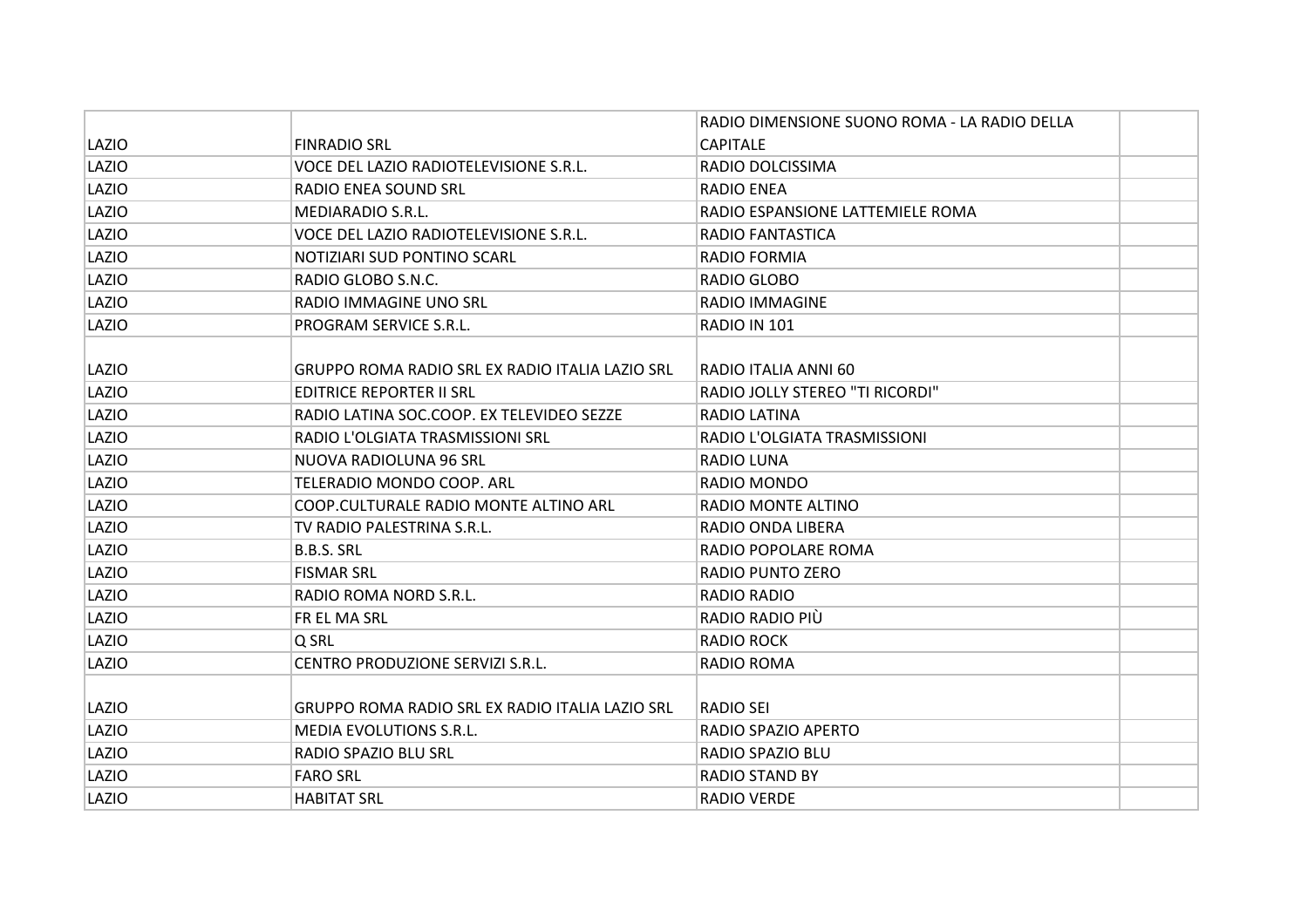| LAZIO            | RADIOCASSINOSTEREO SRL                       | RADIOCASSINOSTEREO                       |  |
|------------------|----------------------------------------------|------------------------------------------|--|
| LAZIO            | <b>FINRADIO SRL</b>                          | RAM POWER - UNO LO RICORDI UNO LO VIVI   |  |
| LAZIO            | R.D.V.S. SRL                                 | <b>RDVS</b>                              |  |
| LAZIO            | <b>RETE BLU SPA</b>                          | <b>RETE BLU RADIO</b>                    |  |
| LAZIO            | RETE SPORT S.R.L.                            | <b>RETE SPORT</b>                        |  |
| LAZIO            | PLAYMEDIA SRL (EX MEDIA AND ADVERTISING SRL) | SIMPLY RADIO (EX RADIO DONNA ITALY)      |  |
| LAZIO            | RADIO STUDIO 93 SAS                          | STUDIO 93                                |  |
| LAZIO            | D.J. BOX S.R.L.                              | T.R.S. THE RADIO STATION 102.3 MHZ       |  |
| LAZIO            | PONTINA INFORMAZIONI S.R.L.                  | TAM TAM NETWORK LATINA (EX R.C.V. RADIO) |  |
| LAZIO            | C.D.F. CENTRO DIFFUSIONI FONOGRAFICHE SRL    | <b>TELE RADIO STEREO</b>                 |  |
| LAZIO            | T.R.C. TELE RADIO COMUNICAZIONI SRL          | TELE RADIO STEREO DUE                    |  |
| LAZIO            | TVR VOXSON S.P.A.                            | <b>VOXSON RADIO</b>                      |  |
| <b>LIGURIA</b>   | <b>RADIO BABBOLEO SRL</b>                    | <b>BABBOLEO NEWS</b>                     |  |
| <b>LIGURIA</b>   | RADIO BABBOLEO SUONO SRL                     | <b>BABBOLEO SUONO</b>                    |  |
| <b>LIGURIA</b>   | RADIO 103 SRL                                | RADIO 103 GE                             |  |
| <b>LIGURIA</b>   | RADIO 103 SRL                                | RADIO 103 IM                             |  |
| <b>LIGURIA</b>   | RADIO ALDEBARAN COOP. R.L.                   | RADIO ALDEBARAN                          |  |
| <b>LIGURIA</b>   | RADIO BABBOLEO SRL                           | RADIO BABBOLEO                           |  |
| <b>LIGURIA</b>   | <b>BMI SRL</b>                               | RADIO NOSTALGIA                          |  |
| <b>LIGURIA</b>   | RADIO ONDA LIGURE 101 SAS                    | RADIO ONDA LIGURE 101                    |  |
| <b>LIGURIA</b>   | NUOVA RADIO AMICIZIA SAS                     | <b>RADIO RIVIERA 24</b>                  |  |
| <b>LIGURIA</b>   | RADIO SAVONA SOUND SCRL                      | RADIO SAVONA SOUND                       |  |
| <b>LIGURIA</b>   | TELERADIO SKY-LAB                            | <b>RADIO SKY-LAB</b>                     |  |
| <b>LIGURIA</b>   | RADIO 19 SPA                                 | RADIO19 LA RADIO DEL SECOLO              |  |
| <b>LIGURIA</b>   | RADIO 103 SRL                                | <b>STEREO 103 ITALIA</b>                 |  |
| <b>LIGURIA</b>   | RADIO 103 SRL                                | TELERADIO CAIRO 103                      |  |
| LOMBARDIA        | RADIO STUDIO VIVO S.R.L.                     | <b>CIAOCOMO RADIO</b>                    |  |
| LOMBARDIA        | RITZLAND RECORDS SRL                         | <b>DISCORADIO</b>                        |  |
| LOMBARDIA        | RADIO F.M. CLASSICS SRL                      | F.M. CLASSICS                            |  |
| LOMBARDIA        | S.E.R.A.T. SRL                               | GAMMA RADIO PAVIA (EX LATTEMIELE)        |  |
| <b>LOMBARDIA</b> | <b>COMINVEST SRL</b>                         | <b>LATTE MIELE</b>                       |  |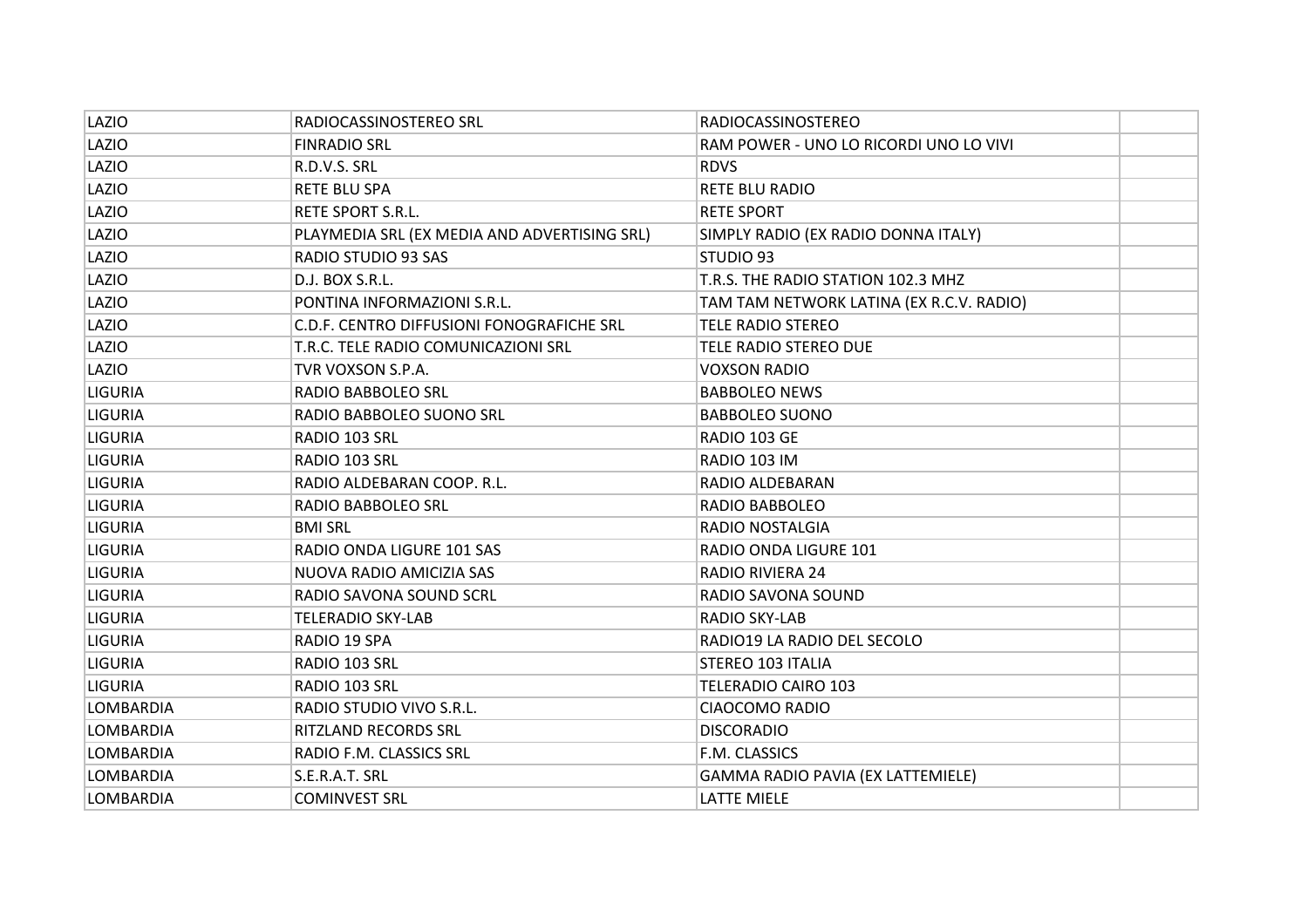| <b>LOMBARDIA</b> | <b>COMINVEST SRL</b>                                                                   | LATTE MIELE 88 E 2           |  |
|------------------|----------------------------------------------------------------------------------------|------------------------------|--|
| LOMBARDIA        | LATTEMIELE LOMBARDIA S.R.L.                                                            | LATTEMIELE LOMBARDIA         |  |
| LOMBARDIA        | TECNINVEST S.R.L.                                                                      | LATTEMIELE VARESE            |  |
| <b>LOMBARDIA</b> | <b>LIFEGATE RADIO SPA</b>                                                              | LIFEGATE RADIO 1             |  |
| <b>LOMBARDIA</b> | <b>LIFEGATE RADIO SPA</b>                                                              | <b>LIFEGATE RADIO 2</b>      |  |
| LOMBARDIA        | LIFEGATE RADIO SPA                                                                     | LIFEGATE RADIO 3             |  |
| LOMBARDIA        | LIFEGATE RADIO SPA                                                                     | LIFEGATE RADIO 4             |  |
| LOMBARDIA        | <b>EVOLUZIONE FM SRL</b>                                                               | OTTO FM (EX RETEOTTO)        |  |
| <b>LOMBARDIA</b> | <b>RBC SRL</b>                                                                         | RADIO ADAMELLO               |  |
| <b>LOMBARDIA</b> | TELERADIODIFFUSIONI BERGAMASCHE S.R.L.                                                 | RADIO ALTA                   |  |
| <b>LOMBARDIA</b> | ANTENNA 2 S.R.L.                                                                       | RADIO ANTENNA 2              |  |
| LOMBARDIA        | <b>ANTENNA 5 SRL</b>                                                                   | RADIO ANTENNA 5              |  |
| LOMBARDIA        | <b>RBC SRL</b>                                                                         | RADIO BERGAMO                |  |
| <b>LOMBARDIA</b> | RADIO CRONACHE BRESCIANE SRL                                                           | <b>RADIO BRESCIASETTE</b>    |  |
| <b>LOMBARDIA</b> | RADIO BRUNO NORD SRL                                                                   | <b>RADIO BRUNO NORD</b>      |  |
| <b>LOMBARDIA</b> | <b>EVOLUZIONE FM SRL</b>                                                               | RADIO CAMPIONE (GIA CHIC FM) |  |
| LOMBARDIA        | R.C.B. RADIO CANTU' BRIANZA SAS                                                        | <b>RADIO CANTU'</b>          |  |
| LOMBARDIA        | R.C. 29 S.C.R.L.                                                                       | RADIO CIRCUITO 29            |  |
| LOMBARDIA        | RADIO CLASSICA S.R.L.                                                                  | RADIO CLASSICA 1             |  |
| <b>LOMBARDIA</b> | RADIO CLASSICA S.R.L.                                                                  | <b>RADIO CLASSICA 2</b>      |  |
| <b>LOMBARDIA</b> | RADIO CLASSICA S.R.L.                                                                  | RADIO CLASSICA 3             |  |
| <b>LOMBARDIA</b> | RADIO CRONACHE BRESCIANE SRL                                                           | RADIO CLASSICA BRESCIANA     |  |
| LOMBARDIA        | RADIO CRISTAL TV SRL                                                                   | RADIO CRISTAL AREA           |  |
| LOMBARDIA        | RADIO DELTA INTERNATIONAL S.A.S.                                                       | RADIO DELTA INTERNATIONAL    |  |
| LOMBARDIA        | <b>EDIZIONI NEXT SRL</b>                                                               | RADIO ITALIA NETWORK         |  |
|                  |                                                                                        |                              |  |
| LOMBARDIA        | ADVANCED TELECOMMUNICATIONS INFORMATIONS SRL RADIO JUKE BOX (EX RADIO AMICA LOMBARDIA) |                              |  |
| <b>LOMBARDIA</b> | RADIO COMMUNICATION SERVICES S.R.L.                                                    | RADIO LOMBARDIA              |  |
| LOMBARDIA        | RADIO LUPO SOLITARIO SNC                                                               | RADIO LUPO SOLITARIO         |  |
| <b>LOMBARDIA</b> | NOVARADIO A SRL                                                                        | RADIO MARCONI                |  |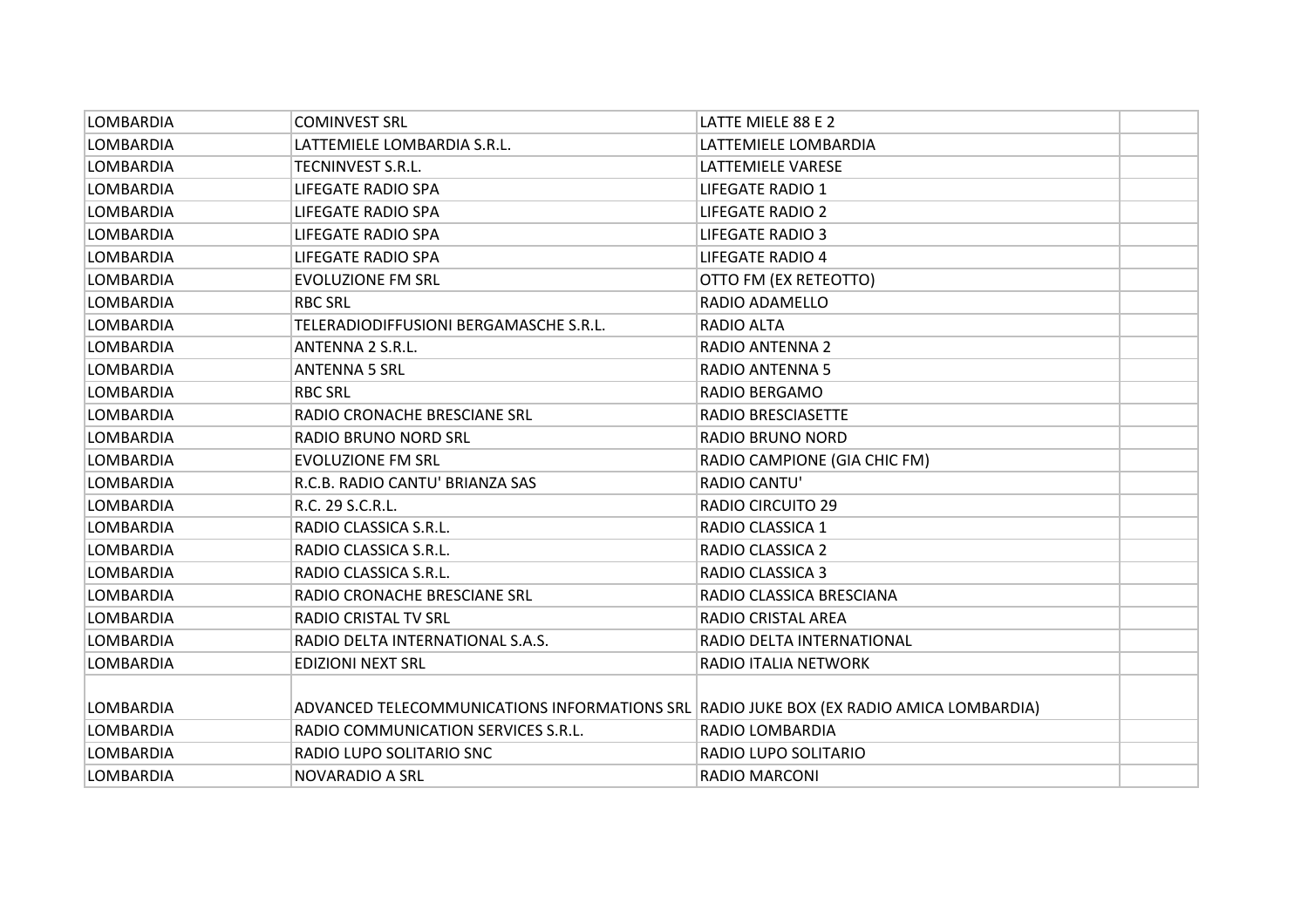| <b>LOMBARDIA</b> | ADVANCED TELECOMMUNICATIONS INFORMATIONS SRL RADIO MILAN INTER (EX RADIO DISC JOCKEY CLASSIC) |                                      |  |
|------------------|-----------------------------------------------------------------------------------------------|--------------------------------------|--|
| LOMBARDIA        | <b>MEDIATECH S.R.L.</b>                                                                       | RADIO MILANO (EX RADIO FUTURA)       |  |
| LOMBARDIA        | ELITE S.R.L.                                                                                  | <b>RADIO MILLENNIUM</b>              |  |
| <b>LOMBARDIA</b> | ELITE S.R.L.                                                                                  | <b>RADIO MILLENNIUM MILANO</b>       |  |
| LOMBARDIA        | <b>RBC SRL</b>                                                                                | <b>RADIO MILLENOTE</b>               |  |
| <b>LOMBARDIA</b> | RADIO MONTORFANO S.R.L. UNIPERSONALE                                                          | RADIO MONTORFANO                     |  |
| LOMBARDIA        | <b>MEDIA NEWS SRL</b>                                                                         | <b>RADIO NEWS</b>                    |  |
| LOMBARDIA        | RADIO LAGOUNO S.R.L.                                                                          | <b>RADIO NUMBERONE</b>               |  |
| <b>LOMBARDIA</b> | RADIO STUDIO PIU' S.R.L.                                                                      | RADIO NUOVA STUDIO PIU'              |  |
| LOMBARDIA        | <b>UPGRADE SRL</b>                                                                            | RADIO PLANET FM                      |  |
| <b>LOMBARDIA</b> | R.P.I. S.R.L.                                                                                 | <b>RADIO PONTE INTERNATIONAL</b>     |  |
| LOMBARDIA        | ERREPI S.P.A.                                                                                 | <b>RADIO POPOLARE</b>                |  |
| <b>LOMBARDIA</b> | <b>EDIZIONI NEXT SRL</b>                                                                      | <b>RADIO RELAX</b>                   |  |
| LOMBARDIA        | <b>TELERITMO T.R. SRL</b>                                                                     | <b>RADIO RITMO</b>                   |  |
| <b>LOMBARDIA</b> | ELETTRONICA MAGNO S.A.S.                                                                      | RADIO STELLA FM ITALIA               |  |
| LOMBARDIA        | RADIO STUDIO PIU' S.R.L.                                                                      | <b>RADIO STUDIO PIU' DUE</b>         |  |
| LOMBARDIA        | <b>COMUNICARE SRL</b>                                                                         | <b>RADIO SUPER</b>                   |  |
| <b>LOMBARDIA</b> | <b>MEDIATECH S.R.L.</b>                                                                       | <b>RADIO SUPER HIT</b>               |  |
| <b>LOMBARDIA</b> | MEDIATECH S.R.L.                                                                              | <b>RADIO SUPER HIT 2</b>             |  |
| <b>LOMBARDIA</b> | <b>MEDIATECH S.R.L.</b>                                                                       | <b>RADIO SUPER HIT 3</b>             |  |
| LOMBARDIA        | <b>MEDIATECH S.R.L.</b>                                                                       | <b>RADIO SUPER HIT 4</b>             |  |
| <b>LOMBARDIA</b> | RADIO TELE SONDRIO NEWS SRL                                                                   | RADIO TELE SONDRIO NEWS              |  |
| <b>LOMBARDIA</b> | <b>ASTRALE TIME S.R.L</b>                                                                     | <b>RADIO VERA</b>                    |  |
| LOMBARDIA        | RADIO VIVA SRL                                                                                | RADIO VIVA                           |  |
| <b>LOMBARDIA</b> | <b>RADIO VIVA SRL</b>                                                                         | RADIO VIVA F.M.                      |  |
| LOMBARDIA        | RADIO VIVA SRL                                                                                | RADIO VIVA FM BERGAMO                |  |
| <b>LOMBARDIA</b> | <b>RADIO VIVA SRL</b>                                                                         | RADIO VIVA FM TRENTO                 |  |
| <b>LOMBARDIA</b> | RADIOTELEVOGHERA S.R.L.                                                                       | <b>RADIO VOGHERA</b>                 |  |
| LOMBARDIA        | RADIOTELEVOGHERA S.R.L.                                                                       | RADIO VOGHERA FM 105 MUSICA ITALIANA |  |
| <b>LOMBARDIA</b> | RADIO ZETA SRL                                                                                | RADIO ZETA                           |  |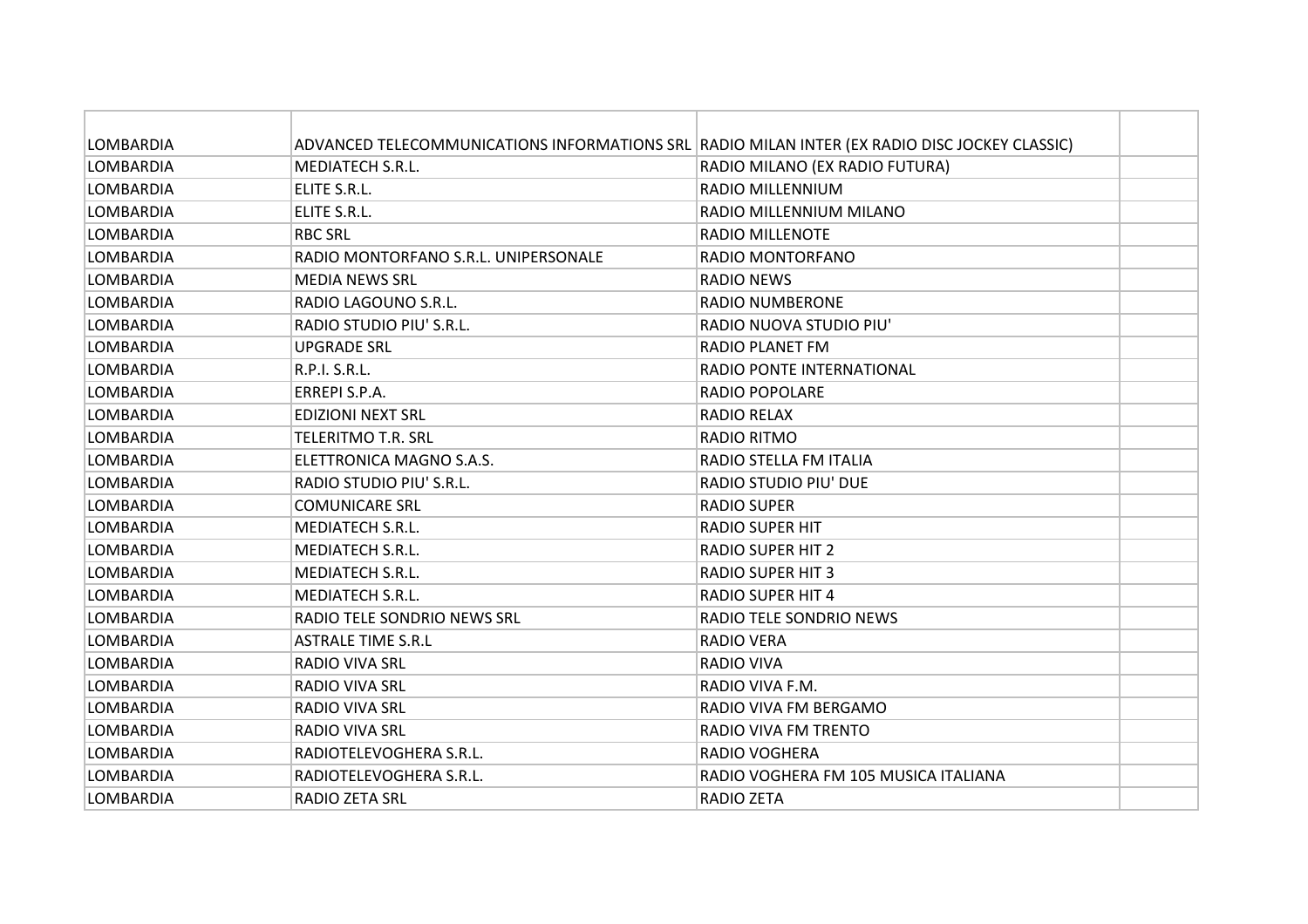| LOMBARDIA        | RADIOBASE COOP.                   | <b>RADIOBASE</b>                          |  |
|------------------|-----------------------------------|-------------------------------------------|--|
| <b>LOMBARDIA</b> | RADIO ONDA VERDE S.R.L.           | RADIONDAVERDE                             |  |
| <b>LOMBARDIA</b> | RADIO SUPERLECCO TV S.R.L.        | <b>RETE 104</b>                           |  |
| <b>LOMBARDIA</b> | RETE RADIO KAPPA C.B. S.A.S.      | <b>RETE RADIO KAPPA</b>                   |  |
| <b>LOMBARDIA</b> | RMC 2 SRL                         | RMC <sub>2</sub>                          |  |
| LOMBARDIA        | T.R. VALLECAMONICA SNC            | TELE RADIO VALLECAMONICA                  |  |
| <b>MARCHE</b>    | <b>MULTIRADIO S.R.L.</b>          | <b>MULTIRADIO</b>                         |  |
| <b>MARCHE</b>    | NEW RADIO STAR S.R.L.             | <b>NEW RADIO STAR</b>                     |  |
| <b>MARCHE</b>    | R.A.M.M. S.R.L. RADIO ANANAS      | RADIO ANANAS                              |  |
| <b>MARCHE</b>    | <b>RADIO ANTARES SRL</b>          | <b>RADIO ANTARES</b>                      |  |
| <b>MARCHE</b>    | <b>ARANCIA SRL</b>                | RADIO ARANCIA (EX RADIO CUORE BASILICATA) |  |
| <b>MARCHE</b>    | <b>ARANCIA SRL</b>                | RADIO ARANCIA CITTÀ                       |  |
| <b>MARCHE</b>    | ARANCIA NETWORK S.R.L.            | RADIO ARANCIA NETWORK                     |  |
| <b>MARCHE</b>    | RADIO ASCOLI S.R.L.               | RADIO ASCOLI                              |  |
| <b>MARCHE</b>    | <b>RADIO AUT MARCHE SAS</b>       | <b>RADIO AUT MARCHE</b>                   |  |
| <b>MARCHE</b>    | G.R.A. S.A.S.                     | RADIO AZZURRA                             |  |
| <b>MARCHE</b>    | RADIO BLU' SNC                    | RADIO BLU                                 |  |
| <b>MARCHE</b>    | ORAC S.R.L.                       | RADIO C1                                  |  |
| <b>MARCHE</b>    | <b>ARANCIA SRL</b>                | RADIO CONERO (EX RADIO MARE AZZURRO)      |  |
| <b>MARCHE</b>    | MIXER ITALIA S.R.L.               | <b>RADIO CUORE</b>                        |  |
| <b>MARCHE</b>    | TV CENTRO MARCHE SPA              | RADIO ECO                                 |  |
| <b>MARCHE</b>    | RADIO ESMERALDA S.R.L.            | RADIO ESMERALDA                           |  |
| <b>MARCHE</b>    | RADIO FALERIA MARE STEREO S.N.C.  | RADIO FALERIA MARE STEREO                 |  |
| <b>MARCHE</b>    | RADIODIFFUSION S.R.L.             | RADIO FANO 101                            |  |
| <b>MARCHE</b>    | ROMOLO MURRI COOP. SOC. A R.L.    | RADIO FERMO UNO                           |  |
| <b>MARCHE</b>    | GALASSIA S.R.L.                   | RADIO GALASSIA (EX LATTEMIELE)            |  |
| <b>MARCHE</b>    | PROMIDEA S.R.L.                   | RADIO INCONTRO PESARO                     |  |
| <b>MARCHE</b>    | <b>ARANCIA SRL</b>                | RADIO LATTEMIELE MARCHE EX RADDIO MANIA   |  |
| <b>MARCHE</b>    | RADIO LINEA S.N.C.                | RADIO LINEA NUMERO UNO                    |  |
| <b>MARCHE</b>    | COOPERATIVA NUOVA MACERATA A R.L. | RADIO NUOVA MACERATA                      |  |
| <b>MARCHE</b>    | MIXAGE S.R.L.                     | RADIO PRIMA RETE MASAI                    |  |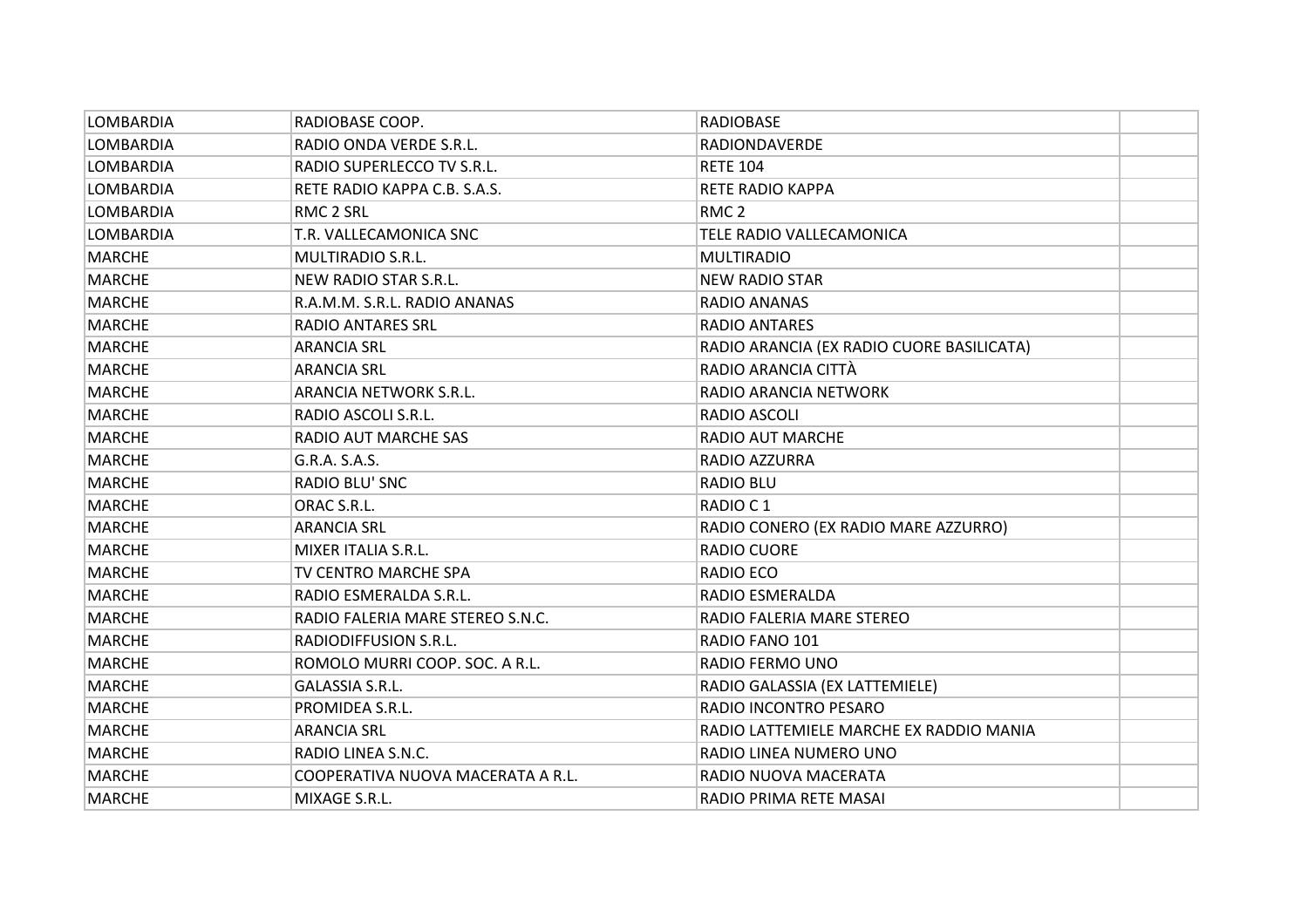| MARCHE          | <b>FANTASTICA SRL</b>                   | RADIO R9                           |  |
|-----------------|-----------------------------------------|------------------------------------|--|
| <b>MARCHE</b>   | RADIO LINEA S.N.C.                      | <b>RADIO SKYLINE</b>               |  |
| <b>MARCHE</b>   | PUNTO S.R.L.                            | RADIO TUA PUNTODUE                 |  |
| <b>MARCHE</b>   | R.V.E. S.R.L.                           | RADIO VALLESINA RVE                |  |
| <b>MARCHE</b>   | <b>ARANCIA SRL</b>                      | RADIO VELLUTO SENIGALLIA           |  |
| MARCHE          | RADIOFONICA IN S.A.S.                   | RADIOFONICA IN - LATTEMIELE        |  |
| <b>MARCHE</b>   | RADIO VERONICA S.R.L.                   | <b>VERONICA MY RADIO</b>           |  |
| <b>MOLISE</b>   | ANTENNA ADRIATICA SRL                   | ANTENNA ADRIATICA                  |  |
| <b>MOLISE</b>   | <b>RADIO TELEMOLISE SRL</b>             | <b>RADIO LUNA NETWORK</b>          |  |
| <b>MOLISE</b>   | RADIO ORIZZONTE MOLISE SRL              | RADIO ORIZZONTE MOLISE             |  |
| <b>PIEMONTE</b> | RADIO SALUZZO CN SAS                    | AMICA RADIO                        |  |
| PIEMONTE        | <b>BLURADIO SRL</b>                     | <b>BLU RADIO</b>                   |  |
| PIEMONTE        | RADIO G.R.P.GIORNALE RADIO PIEMONTE SRL | G.P.R. RADIO                       |  |
| <b>PIEMONTE</b> | RADIO G.R.P.GIORNALE RADIO PIEMONTE SRL | G.R.P. MELODY                      |  |
| PIEMONTE        | RADIODIFFUSIONE SRL                     | <b>GRU RADIO</b>                   |  |
| <b>PIEMONTE</b> | <b>TELERADIOASTI SRL</b>                | PRIMARADIO                         |  |
| <b>PIEMONTE</b> | <b>PUNTO RADIO 96 SRL</b>               | PUNTO RADIO 96                     |  |
| <b>PIEMONTE</b> | <b>RTO SRL UNIPERSONALE</b>             | R.T.O. - RADIO TRASMISSIONI OSSOLA |  |
| <b>PIEMONTE</b> | RADIO VAL DEL LAGO SNC                  | R.V.L. LA RADIO                    |  |
| <b>PIEMONTE</b> | RADIO 103 SRL                           | RADIO 103 CN                       |  |
| <b>PIEMONTE</b> | RADIO 5 SOLO MUSICA ITALIANA SRL        | RADIO 5 SOLO MUSICA ITALIANA       |  |
| PIEMONTE        | RADIO ABC SAS                           | RADIO ABC NOVARA                   |  |
| <b>PIEMONTE</b> | RADIO ALBA SNC                          | RADIO ALBA                         |  |
| PIEMONTE        | RADIO ALBA SNC                          | RADIO ALBA VIVA                    |  |
| PIEMONTE        | <b>NUOVA FACTORY SRL</b>                | RADIO ALEX                         |  |
| <b>PIEMONTE</b> | RADIO CITTA' E MUSICA SRL               | RADIO ALFA CANAVESE                |  |
| <b>PIEMONTE</b> | RADIO ANTENNA UNO SRL                   | RADIO ANTENNA UNO                  |  |
| <b>PIEMONTE</b> | <b>EDIZIONI RADIO SAS</b>               | RADIO AZZURRA NOVARA               |  |
| <b>PIEMONTE</b> | <b>RADIO CANELLI SRL</b>                | RADIO CANELLI E MONFERRATO         |  |
| <b>PIEMONTE</b> | TORINO MUSICA NOTIZIE SRL               | RADIO CENTRO 95                    |  |
| <b>PIEMONTE</b> | RADIO CITTA' E MUSICA SRL               | RADIO CITTA' E MUSICA - RCM        |  |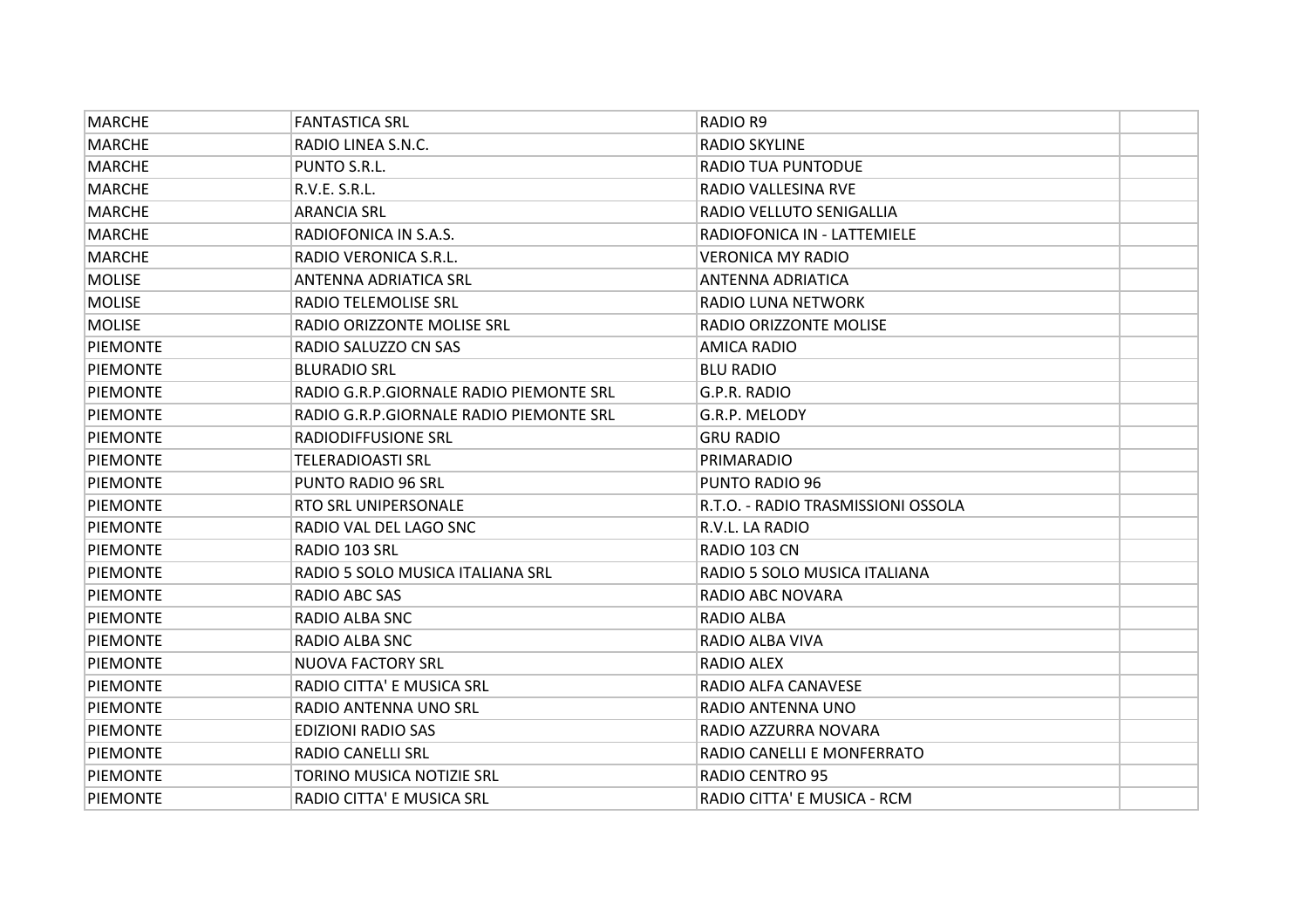| <b>PIEMONTE</b> | RADIO CITY TELEVERCELLI SRL                    | <b>RADIO CITY</b>               |  |
|-----------------|------------------------------------------------|---------------------------------|--|
| <b>PIEMONTE</b> | AL E DO COMUNICATION SRL                       | <b>RADIO CUNEO NORD</b>         |  |
| <b>PIEMONTE</b> | RADIO FREJUS SAS                               | RADIO DORA                      |  |
| <b>PIEMONTE</b> | RADIONORDITALIA SNC                            | RADIO FANTASTICA                |  |
| <b>PIEMONTE</b> | RADIONORDITALIA SNC                            | RADIO FANTASTICA ASTI           |  |
| <b>PIEMONTE</b> | RADIO FLASH ORIZZONTE SRL GIA SAS              | <b>RADIO FLASH</b>              |  |
| <b>PIEMONTE</b> | <b>RADIO FREJUS SAS</b>                        | <b>RADIO FREJUS</b>             |  |
| <b>PIEMONTE</b> | <b>SCS PUBBLICITA' SRL</b>                     | RADIO G.R.P. 3                  |  |
| <b>PIEMONTE</b> | RADIO SIMPATIA SAS                             | <b>RADIO GEMINI ONE</b>         |  |
| <b>PIEMONTE</b> | S.E.R. SERVIZI EDITORIALI E RADIOFONICI S.R.L. | <b>RADIO GOLD</b>               |  |
| <b>PIEMONTE</b> | RADIO GRAN PARADISO SAS                        | RADIO GRAN PARADISO             |  |
| <b>PIEMONTE</b> | I CANTIERI DELL'ETERE S.R.L.                   | RADIO INFORMA (GIA RADIO FLASH) |  |
| <b>PIEMONTE</b> | RADIO SETTIMO SAS                              | RADIO ITALIA 1                  |  |
| PIEMONTE        | RADIO SETTIMO SAS                              | <b>RADIO ITALIA 1 PARTY</b>     |  |
| <b>PIEMONTE</b> | N.O.R.I. NUOVA ONDA RADIO ITALIANA SAS         | RADIO ITALIA UNO PARTY          |  |
| <b>PIEMONTE</b> | I CANTIERI DELL'ETERE S.R.L.                   | <b>RADIO JEANS NETWORK</b>      |  |
| <b>PIEMONTE</b> | RADIO TORINO 91 SNC                            | <b>RADIO MANILA</b>             |  |
| <b>PIEMONTE</b> | RADIO MARGHERITA NORD ITALIA SRL               | RADIO MARCHERITA NORD ITALIA    |  |
| <b>PIEMONTE</b> | S.E.C. SOCIETA EDITORIALE CASALE SRL           | RADIO MONDO                     |  |
| <b>PIEMONTE</b> | RADIO MONFERRATO SAS                           | RADIO MONFERRATO E CANELLI      |  |
| PIEMONTE        | I CANTIERI DELL'ETERE S.R.L.                   | <b>RADIO MONTE ROSA</b>         |  |
| <b>PIEMONTE</b> | <b>BMI SRL</b>                                 | <b>RADIO NOSTALGIA 2</b>        |  |
| <b>PIEMONTE</b> | RADIO TORINO 91 SNC                            | <b>RADIO PARTY GROOVE</b>       |  |
| <b>PIEMONTE</b> | RADIO PIEMONTE SOUND SRL                       | RADIO PIEMONTE SOUND            |  |
| <b>PIEMONTE</b> | <b>TELERADIOASTI SRL</b>                       | <b>RADIO PLANET</b>             |  |
| PIEMONTE        | SPAZIO 3 SNC                                   | RADIO SPAZIO 3 STEREO           |  |
| <b>PIEMONTE</b> | <b>AUDIOPRESS SRL</b>                          | <b>RADIO STUDIO APERTO</b>      |  |
| <b>PIEMONTE</b> | RADIO STUDIO 92 SNC                            | RADIO STUDIO NOVANTADUE         |  |
| <b>PIEMONTE</b> | RADIO STUDIO STAR SAS DI DRESTI MASSIMO E C.   | <b>RADIO STUDIO STAR</b>        |  |
| <b>PIEMONTE</b> | N.O.R.I. NUOVA ONDA RADIO ITALIANA SAS         | <b>RADIO TORINO</b>             |  |
| <b>PIEMONTE</b> | <b>TORINO MUSICA NOTIZIE SRL</b>               | RADIO TORINO INTERNATIONAL      |  |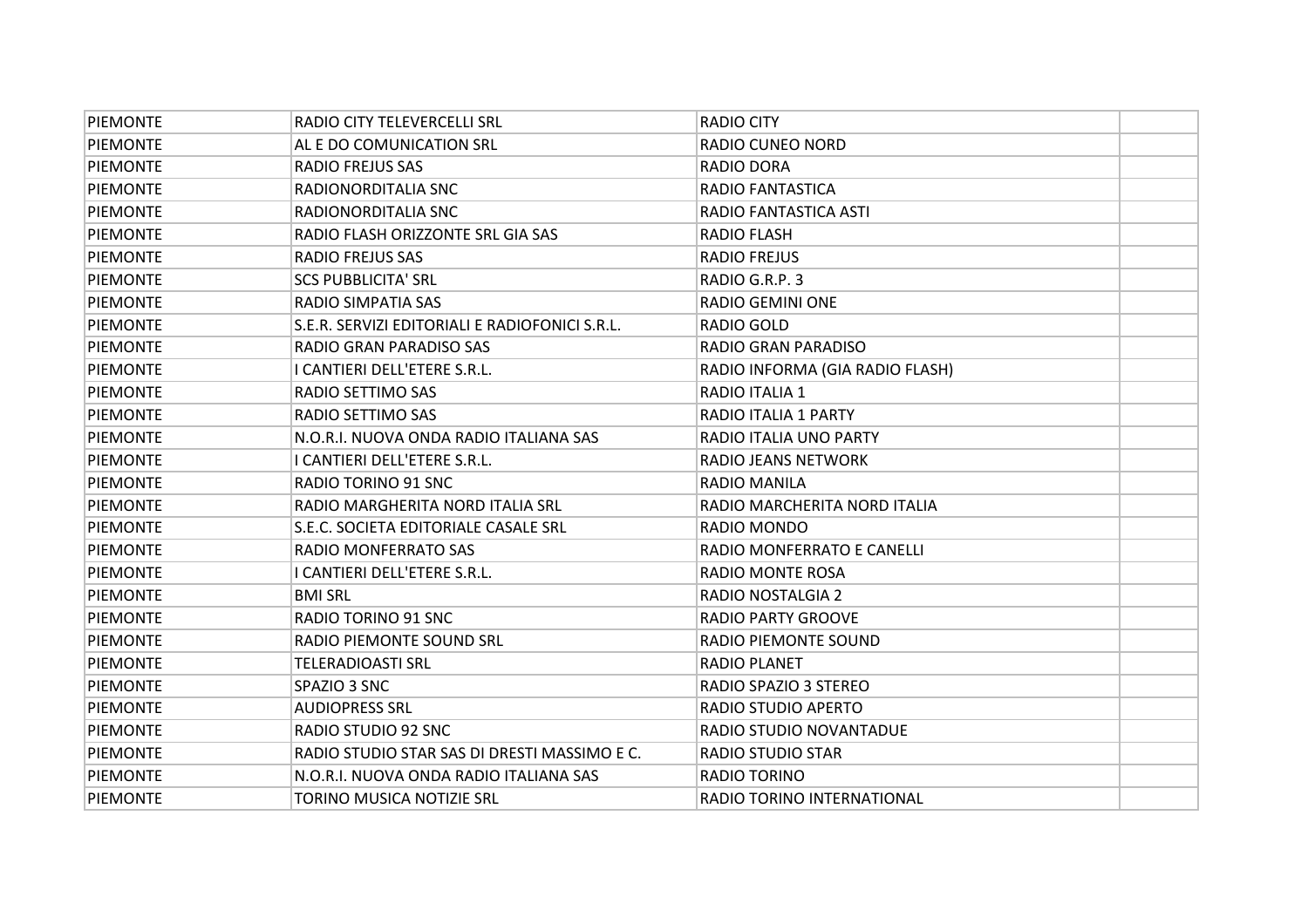| <b>PIEMONTE</b> | RADIO TORINO 91 SNC                             | RADIO TORINO VALSUSA                                                                          |           |
|-----------------|-------------------------------------------------|-----------------------------------------------------------------------------------------------|-----------|
| <b>PIEMONTE</b> | RADIO VALLEBELBO SRL                            | RADIO VALLEBELBO NATIONAL SANREMO                                                             |           |
| <b>PIEMONTE</b> | RADIO VEGA SAS                                  | RADIO VEGA                                                                                    |           |
| <b>PIEMONTE</b> | NUOVA RADIOVERONICA ONE SRL                     | <b>RADIO VERONICA ONE</b>                                                                     |           |
| <b>PIEMONTE</b> | I CANTIERI DELL'ETERE S.R.L.                    | <b>RADIO ZAINET</b>                                                                           |           |
| <b>PIEMONTE</b> | CITY RADIO TV SRL GIA RADIOCITY SRL             | <b>RADIOCITY</b>                                                                              |           |
| <b>PIEMONTE</b> | TIME MEDIA S.P.A.                               | STEREO <sub>3</sub>                                                                           |           |
|                 |                                                 |                                                                                               |           |
| <b>PIEMONTE</b> |                                                 | TELERADIO VALLEBORMIDA MONFERRATO ACQUI T. SAS  TELERADIO VALLEBORMIDA MONFERRATO ACQUI TERME |           |
| <b>PIEMONTE</b> | T.R.S. RADIO SRL                                | <b>TRS RADIO</b>                                                                              |           |
| PUGLIA          | <b>MEDIALINK S.R.L.</b>                         | <b>BARI RADIO UNO</b>                                                                         | SI.       |
| PUGLIA          | BLURADIO DI LADDOMADA MICHELE SNC               | <b>BLURADIO</b>                                                                               | lsı       |
| <b>PUGLIA</b>   | DOMINA P. S. C. A R. L.                         | <b>CANALE 100 BARI</b>                                                                        | SI        |
| <b>PUGLIA</b>   | <b>CANALE 93 STEREO SNC</b>                     | <b>CANALE 93</b>                                                                              | <b>SI</b> |
| <b>PUGLIA</b>   | <b>CICCIO RICCIO SRL</b>                        | <b>CICCIO RICCIO</b>                                                                          |           |
| PUGLIA          | TELECOM SERVICE SRL                             | <b>CLUB FM</b>                                                                                | lsı       |
| PUGLIA          | <b>MEDIAEURO SRL</b>                            | <b>CONTRORADIO</b>                                                                            | lsı       |
| <b>PUGLIA</b>   | <b>CICCIO RICCIO SRL</b>                        | <b>DISCO BOX</b>                                                                              | lsı       |
| PUGLIA          | G.R. RADIO ONDA S.R.L.                          | <b>G.R. RADIO ONDA</b>                                                                        | lsı       |
| <b>PUGLIA</b>   | TELECOM SERVICE SRL                             | <b>INFORADIO</b>                                                                              | <b>SI</b> |
| <b>PUGLIA</b>   | RADIO SALENTO S.R.L.                            | <b>JET RADIO</b>                                                                              | <b>SI</b> |
| <b>PUGLIA</b>   | <b>ALTRE RETI PUBBLICITA' SRL</b>               | L'ALTRARADIO-SPLIT&SPOT                                                                       | <b>SI</b> |
| PUGLIA          | <b>LATTEMIELE PUGLIA SRL</b>                    | LATTEMIELE PUGLIA                                                                             | <b>SI</b> |
|                 | CANOSACENTRO SNC GIÀ CANOSACENTRO RADIOT. F.LLI |                                                                                               |           |
| PUGLIA          | <b>D'ELIA SNC</b>                               | LOVE FM                                                                                       | lsı       |
| PUGLIA          | <b>CLUB SERVICE SRL</b>                         | <b>MADE IN ITALY</b>                                                                          | lsı       |
| <b>PUGLIA</b>   | <b>MONDORADIO TUTTIFRUTTI SRL</b>               | <b>MONDORADIO</b>                                                                             | SI        |
| <b>PUGLIA</b>   | MULTI RADIO S.R.L.                              | <b>MULTI RADIO</b>                                                                            | <b>SI</b> |
| PUGLIA          | RADIO GALASSIA, SRL                             | PRIMARADIO                                                                                    | lsı       |
| PUGLIA          | PRIMAVERARADIO SRL                              | PRIMAVERA RADIO POPOLARE SALENTO NETWORK                                                      | lsı       |
| <b>PUGLIA</b>   | <b>JET SRL</b>                                  | PUBLIRADIO SOLO MUSICA ITALIANA                                                               | lsı       |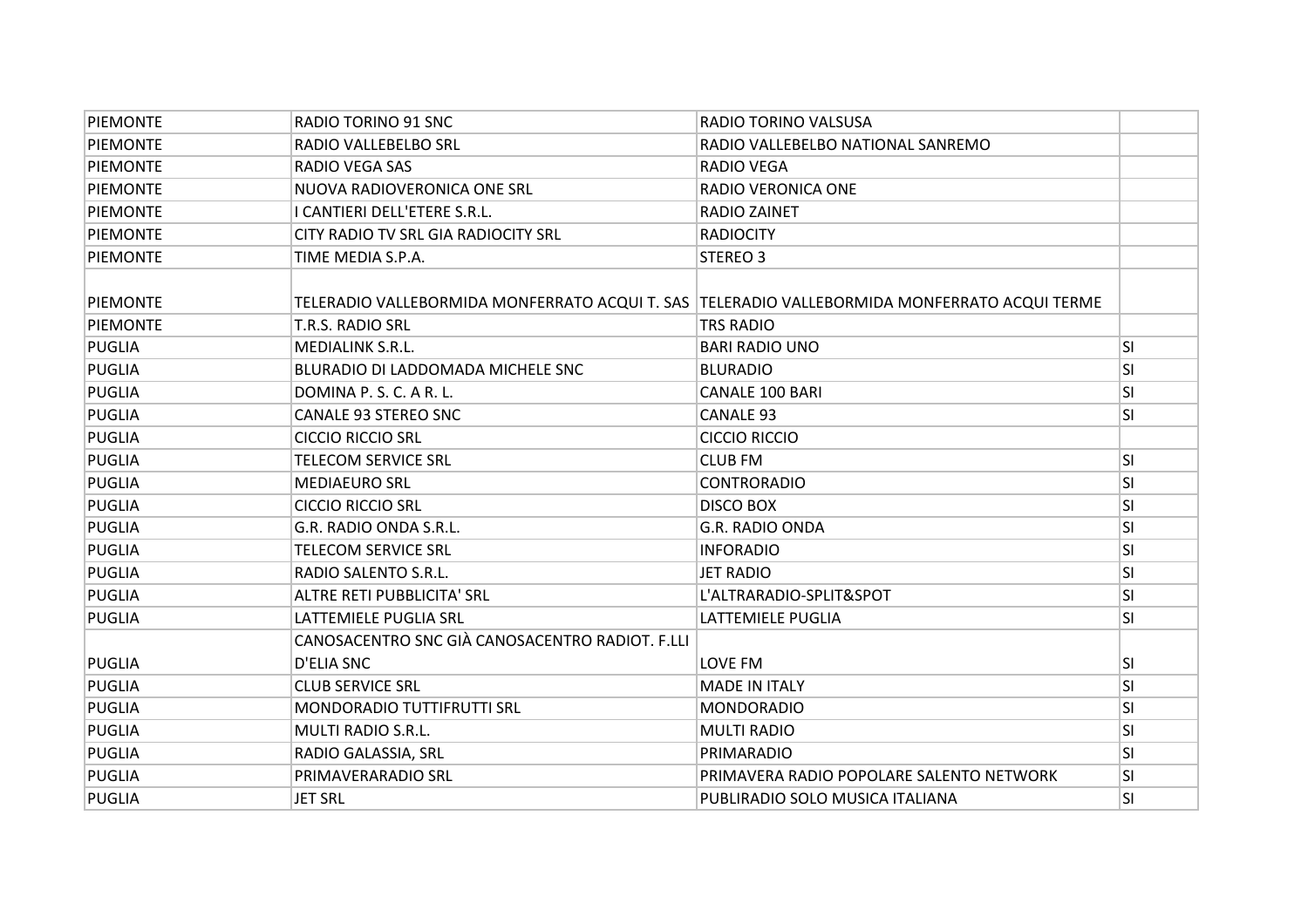| PUGLIA        | <b>QUARTO CANALE RADIO SRL</b>                 | <b>QUARTO CANALE RADIO</b>         | SI        |
|---------------|------------------------------------------------|------------------------------------|-----------|
| PUGLIA        | PUBLI MEDIA ITALIA SRL                         | <b>RADIO 5 CENTRALE</b>            | SI        |
| <b>PUGLIA</b> | MEDIALINK S.R.L.                               | RADIO ALTA                         | SI        |
| PUGLIA        | RADIO ALTAMURA UNO SRL                         | RADIO ALTAMURA UNO                 | <b>SI</b> |
| PUGLIA        | RADIO ANDROMEDA SAS                            | RADIO ANDROMEDA                    | lsı       |
| PUGLIA        | RADIO ANTENNA ADRIATICA S.N.C.                 | RADIO ANTENNA ADRIATICA            | lsı       |
| PUGLIA        | ANTENNASUD-EDIVISION SPA                       | RADIO ANTENNA SUD                  | <b>SI</b> |
| <b>PUGLIA</b> | TELECOM SUD S.N.C.                             | RADIO ANTENNA UNO                  | <b>SI</b> |
| <b>PUGLIA</b> | <b>RADIO ARGENTO SRL</b>                       | RADIO ARGENTO MONOPOLI             | <b>SI</b> |
| PUGLIA        | <b>MONDORADIO TUTTIFRUTTI SRL</b>              | <b>RADIO AURORA</b>                | <b>SI</b> |
| PUGLIA        | <b>TELECOM SERVICE SRL</b>                     | RADIO AZIMUT                       | lsı       |
| PUGLIA        | TELE BARI SRL                                  | <b>RADIO BARI</b>                  | lsı       |
| <b>PUGLIA</b> | <b>EVENTI E TRENTA S.R.L.</b>                  | RADIO BARI CITTA' FUTURA           | <b>SI</b> |
| <b>PUGLIA</b> | <b>RADIO BOMBO SAS</b>                         | RADIO BOMBO                        | <b>SI</b> |
| <b>PUGLIA</b> | DOMINA P. S. C. A R. L.                        | RADIO CANALE 100                   | <b>SI</b> |
| PUGLIA        | RADIO CENTRO PUGLIA DI LUIGI TORRE E C. S.A.S. | RADIO CENTRO PUGLIA                | lsı       |
| PUGLIA        | <b>RADIO CENTRO SRL</b>                        | <b>RADIO CENTRO STEREO</b>         | SI        |
| <b>PUGLIA</b> | PUBLI MEDIA ITALIA SRL                         | <b>RADIO CINQUE</b>                | <b>SI</b> |
| PUGLIA        | RADIO COLLE TRC SOC. COOP. ARL                 | RADIO COLLE T.R.C.                 | lsı       |
| <b>PUGLIA</b> | INFORM.NE E ASS.ZA ALLE COM.NI S.COOP. A R.L.  | RADIO D.A.R.A.                     | <b>SI</b> |
| <b>PUGLIA</b> | MEDIA COMMUNICATION S.R.L.                     | <b>RADIO ELLE STEREO</b>           | <b>SI</b> |
| <b>PUGLIA</b> | <b>RADIO ENNY SOUND SRL</b>                    | <b>RADIO ENNY SOUND</b>            | SI        |
| PUGLIA        | TELECOM SUD S.N.C.                             | <b>RADIO ERRE</b>                  | <b>SI</b> |
| PUGLIA        | TELE-RADIO EUROPA S.R.L.                       | <b>RADIO EUROPA</b>                | lsı       |
| <b>PUGLIA</b> | DOMINA P. S. C. A R. L.                        | <b>RADIO FARFALLA</b>              | lsı       |
| <b>PUGLIA</b> | RADIO GAMMA S.R.L.                             | RADIO GAMMA                        | <b>SI</b> |
| <b>PUGLIA</b> | PUBLI MEDIA ITALIA SRL                         | RADIO GLOBO CLASSIC                | SI        |
| <b>PUGLIA</b> | PUBLI MEDIA ITALIA SRL                         | RADIO GLOBO L'ORIGINALE            | <b>SI</b> |
| PUGLIA        | <b>RADIO IN PUGLIA SRL</b>                     | <b>RADIO IN PUGLIA</b>             | SI        |
| PUGLIA        | RADIO ITALIA - PUGLIA SRL                      | RADIO ITALIA ANNI 60               |           |
| <b>PUGLIA</b> | RADIO MONTEIASI P.SOC.COOP. A R.L.             | RADIO LATTE E MIELERETE DI TARANTO | lsı       |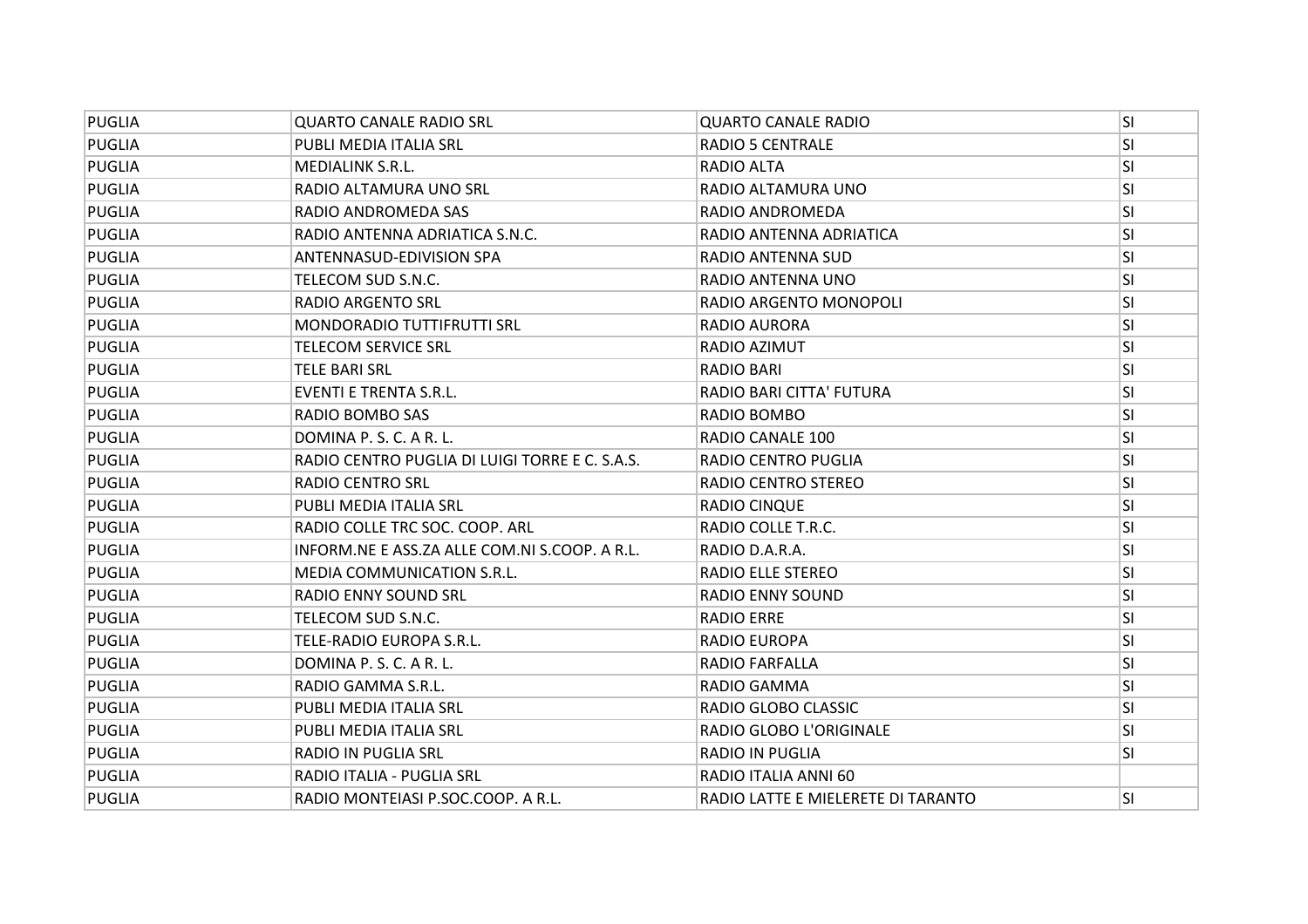| <b>PUGLIA</b> | MEDIARADIO SRL (GIA'TECHNO SRL)               | RADIO MANBASSA                       | <b>SI</b>               |
|---------------|-----------------------------------------------|--------------------------------------|-------------------------|
| PUGLIA        | MASTERCOM S.N.C.                              | <b>RADIO MASTER</b>                  | SI                      |
| <b>PUGLIA</b> | PUBLI MEDIA ITALIA SRL                        | RADIO MEETING                        | SI                      |
| PUGLIA        | RADIOMIA SRL                                  | RADIO MIA                            | <b>SI</b>               |
| PUGLIA        | <b>RADIO RAMA SRL</b>                         | RADIO NICE (EX RADIO BOOMBASTIC)     | <b>SI</b>               |
| PUGLIA        | COOP. RADIO ONE ARL                           | <b>RADIO ONE</b>                     | <b>SI</b>               |
| PUGLIA        | ORIZZONTI SALENTINI P.COOP. A R.L.            | RADIO ORIZZONTI ACTIVITY             | SI                      |
| <b>PUGLIA</b> | <b>GRUPPO PIEMME ITALIA COMUNICATIONS SRL</b> | RADIO PER PASSIONE RCB               | SI                      |
| <b>PUGLIA</b> | RADIO VENERE S.N.C.                           | RADIO PETERPAN LA RADIO DEL SALENTO  | SI                      |
| PUGLIA        | RADIO PUGLIA S.R.L.                           | <b>RADIO PUGLIA</b>                  |                         |
| PUGLIA        | RADIO QUEEN S.A.S.                            | RADIO QUEEN                          | <b>SI</b>               |
| PUGLIA        | RADIO QUEEN S.A.S.                            | <b>RADIO QUEEN ITALIA</b>            | $\overline{\mathsf{S}}$ |
| <b>PUGLIA</b> | <b>RADIO RAMA SRL</b>                         | RADIO RAMA                           | <b>SI</b>               |
| PUGLIA        | RADIO SALENTO S.R.L.                          | RADIO SALENTO                        | <b>SI</b>               |
| <b>PUGLIA</b> | <b>TARGET ITALIA S.R.L.</b>                   | RADIO SALENTUOSI                     | SI                      |
| PUGLIA        | RETE SELENE S.N.C.                            | <b>RADIO SELENE</b>                  |                         |
| PUGLIA        | <b>RADIO DIFFUSIONE SAS</b>                   | <b>RADIO SKYLAB</b>                  | $\overline{\mathsf{S}}$ |
| <b>PUGLIA</b> | <b>RG STUDIO SRL</b>                          | <b>RADIO SOLE</b>                    | <b>SI</b>               |
| PUGLIA        | RADIO SOUND INTERNATIONAL 2 S.N.C.            | RADIO SOUND II RETE                  | $\overline{\mathsf{S}}$ |
| PUGLIA        | <b>SYSTEM ELIND S.R.L.</b>                    | RADIO STATION (EX RADIO CAPO ITALIA) | <b>SI</b>               |
| PUGLIA        | TELE RADIO STUDIO 5 REGIONE PUGLIA S.R.L.     | <b>RADIO STUDIO 5</b>                | SI                      |
| <b>PUGLIA</b> | TELECOM SUD S.N.C.                            | RADIO STUDIO UNO CLUB FM             | SI                      |
| PUGLIA        | RETE 5 RADIO S.A.S.                           | <b>RADIO SYSTEM NETWORK</b>          | <b>SI</b>               |
| PUGLIA        | MIFRA COMUNICAZIONI P.S.COOP. A R.L.          | RADIO T.R.C.                         | $\overline{\mathsf{S}}$ |
| <b>PUGLIA</b> | RADIO TARANTO STEREO SRL                      | <b>RADIO TARANTO STEREO</b>          | SI                      |
| PUGLIA        | RADIO VENERE S.N.C.                           | <b>RADIO VENERE</b>                  | <b>SI</b>               |
| <b>PUGLIA</b> | <b>RADIONORBA SRL</b>                         | <b>RADIONORBA</b>                    |                         |
| PUGLIA        | RADIONORBAMUSIC SRL                           | <b>RADIONORBAMUSIC</b>               | $\overline{\mathsf{S}}$ |
| PUGLIA        | <b>PUBLI MEDIA ITALIA SRL</b>                 | RCM RADIO CENTRO MEDITERRANEO        | SI                      |
| PUGLIA        | RETE PUGLIA PICC.SOC.COOP. A R.L.             | <b>RETE PUGLIA</b>                   | <b>SI</b>               |
| <b>PUGLIA</b> | DOMINA P. S. C. A R. L.                       | <b>RETEOTTO</b>                      | SI                      |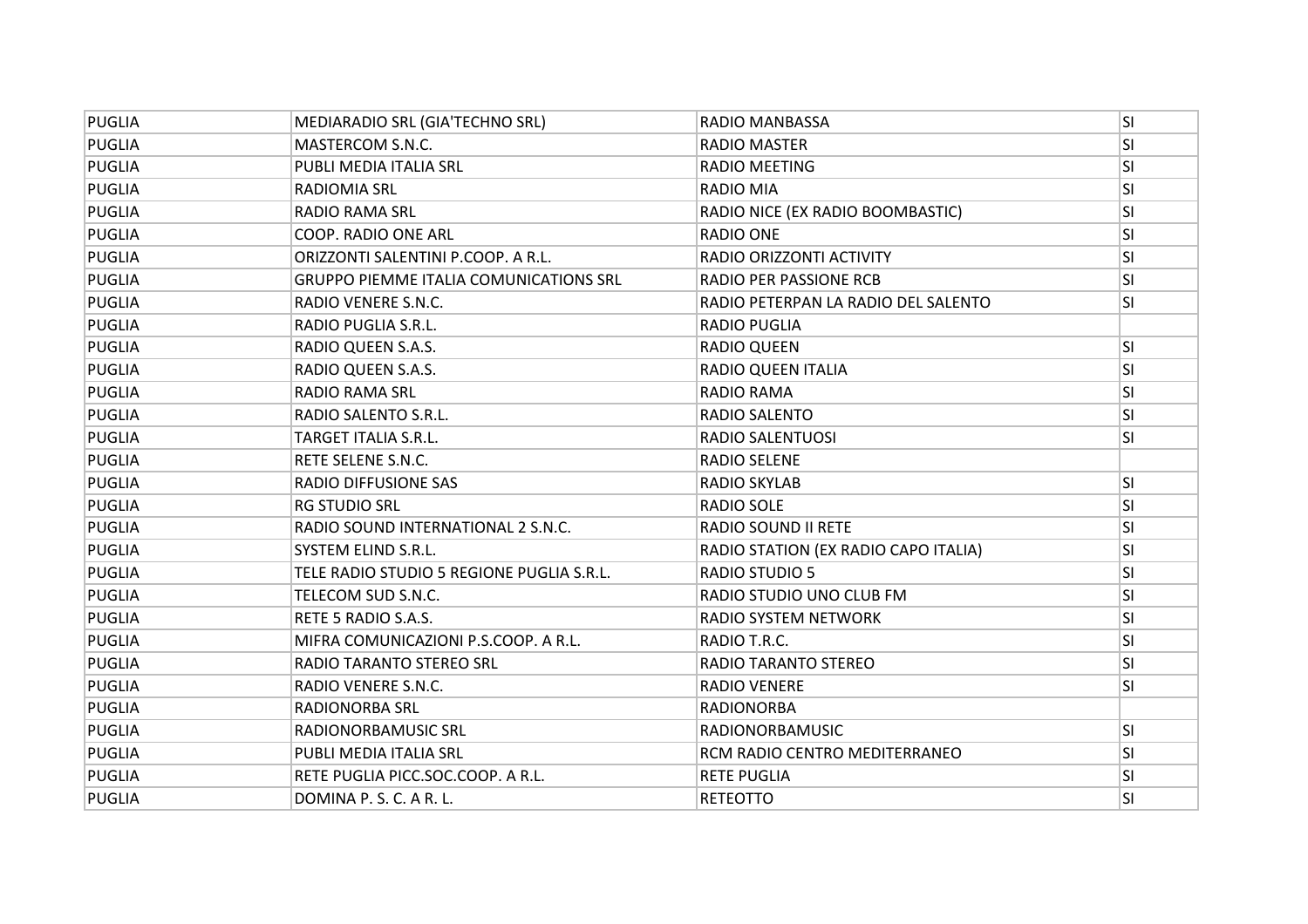| <b>PUGLIA</b>  | LATTEMIELE PUGLIA SRL                      | RITMO 80 (EX TAM TAM NETWORK) | <b>SI</b> |
|----------------|--------------------------------------------|-------------------------------|-----------|
| <b>PUGLIA</b>  | <b>ERRETIEMME S.R.L.</b>                   | <b>RTM</b>                    | SI        |
| <b>PUGLIA</b>  | RADIO TARANTO STEREO SRL                   | STUDIO 100 RADIO              | SI        |
| SARDEGNA       | <b>CLUB NETWORK S.R.L.</b>                 | <b>CLUB NETWORK</b>           | SI        |
| SARDEGNA       | LATTEMIELE SARDEGNA S.R.L.                 | LATTEMIELE CAGLIARI           | <b>SI</b> |
| SARDEGNA       | <b>RADIO STEREOQUATTRO SRL</b>             | LATTEMIELE SASSARI            | <b>SI</b> |
| SARDEGNA       | NOVANTAPUNTOSETTE S.R.L.                   | <b>MONDORADIO</b>             | SI        |
| SARDEGNA       | RADIO TELE STUDIO 2000 SOC. COOP. A R.L.   | RADIO (BOOMERANG) STUDIO 2000 | SI        |
| SARDEGNA       | ARCOBALENO S.N.C.                          | RADIO ARCOBALENO              | <b>SI</b> |
| SARDEGNA       | COOPERATIVA RADIO TELEVISIONE BARBAGIA ARL | RADIO BARBAGIA                | SI        |
| SARDEGNA       | STEREOQUATTRO S.R.L.                       | RADIO BELLAVITA               | <b>SI</b> |
| SARDEGNA       | RADIO CUORE S.A.S.                         | <b>RADIO CUORE</b>            | SI        |
| SARDEGNA       | RADIO DEL GOLFO S.R.L.                     | <b>RADIO DEL GOLFO</b>        | SI        |
| SARDEGNA       | RADIO IN S.R.L.                            | <b>RADIO IN</b>               | <b>SI</b> |
| SARDEGNA       | RADIO MEDITERRANEO S.N.C.                  | <b>RADIO LUNA</b>             | SI        |
| SARDEGNA       | RADIO MACOMER CENTRALE S.N.C.              | RADIO MACOMER CENTRALE        | SI        |
| SARDEGNA       | RADIO NUORO CENTRALE S.R.L.                | RADIO NUORO CENTRALE          | <b>SI</b> |
| SARDEGNA       | STUDIO 101 S.A.S.                          | RADIO SINTONY INTERNATIONAL   |           |
| SARDEGNA       | PUBLISTAR S.A.S.                           | RADIO STAR CARBONIA           | <b>SI</b> |
| SARDEGNA       | NUOVA RADIO STELLA S.A.S.                  | <b>RADIO STELLA</b>           | SI        |
| SARDEGNA       | <b>STUDIO</b>                              | RADIO STUDIO 101              | <b>SI</b> |
| SARDEGNA       | RADIO STUDIO ONE SRL                       | <b>RADIO STUDIO ONE</b>       | SI        |
| SARDEGNA       | RADIO X S.R.L.                             | <b>RADIO X</b>                | SI        |
| SARDEGNA       | RADIOLINA S.R.L.                           | <b>RADIOLINA</b>              |           |
| SARDEGNA       | RAMA SOUND S.A.S.                          | RAMA SOUND                    | <b>SI</b> |
| <b>SICILIA</b> | PUBBLISTRETTO S.R.L.                       | <b>ANTENNA DELLO STRETTO</b>  | <b>SI</b> |
| SICILIA        | <b>CEFALU' RADIO MADONIE SAS</b>           | <b>CRM HAPPY RADIO</b>        | SI        |
| <b>SICILIA</b> | <b>RADIO SETTE SRL</b>                     | <b>EMMEUNO</b>                | <b>SI</b> |
| SICILIA        | PROMO ITALIA S.R.L.                        | <b>FM CLASSIC</b>             | SI        |
| SICILIA        | PROMO ITALIA S.R.L.                        | <b>FM ITALIA</b>              | <b>SI</b> |
| SICILIA        | RMB S.R.L.                                 | <b>GAMMA RADIO</b>            | <b>SI</b> |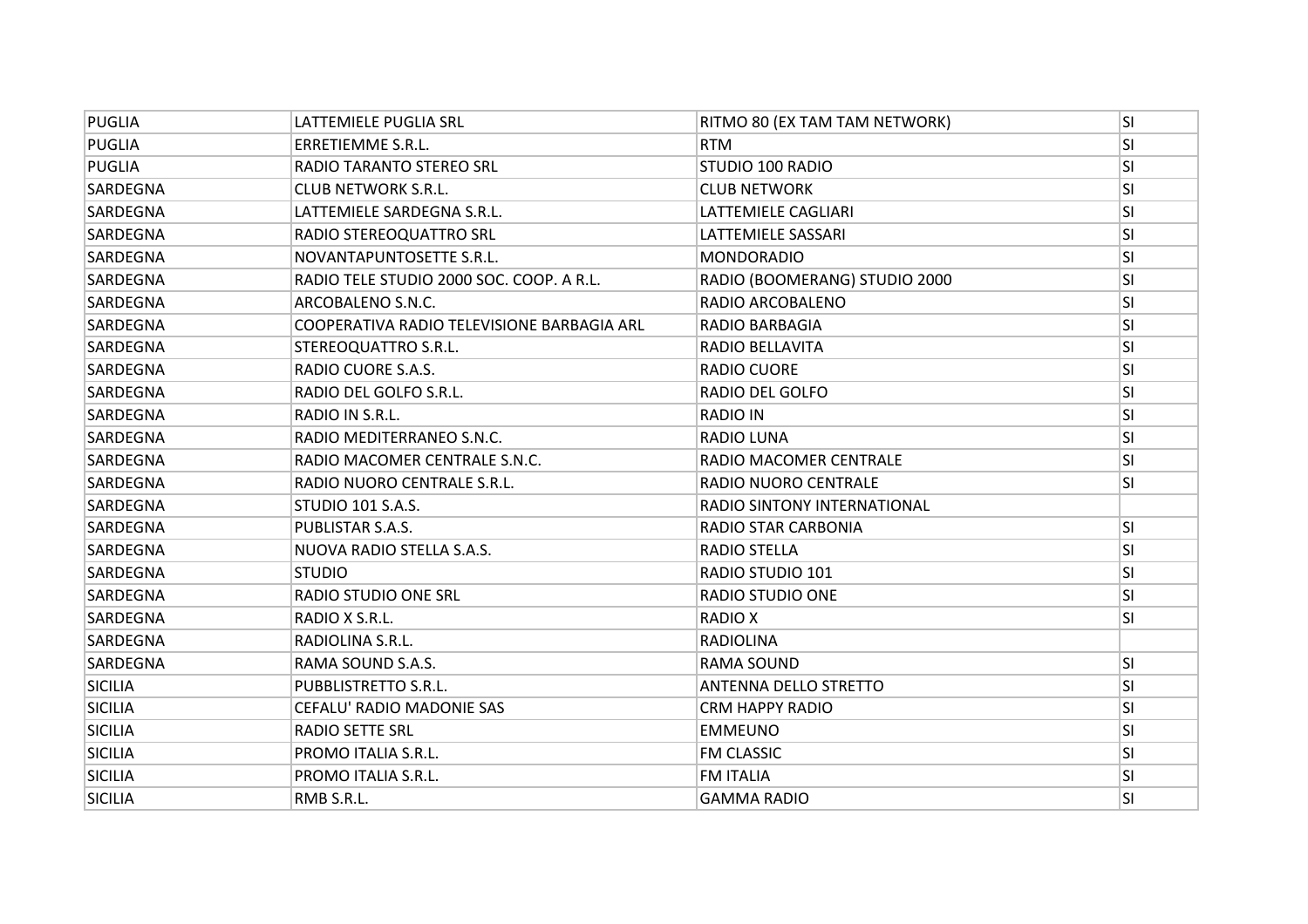| <b>SICILIA</b> | <b>GRUPPO ITALIA MULTIMEDIA S.R.L.</b> | <b>GAMMA RADIO</b>                                | lsı                     |
|----------------|----------------------------------------|---------------------------------------------------|-------------------------|
| <b>SICILIA</b> | RMB S.R.L.                             | <b>GAMMA RADIO SUD JUKE BOX</b>                   | <b>SI</b>               |
| <b>SICILIA</b> | <b>MEDIA SRL</b>                       | <b>GAMMA RADIO TRAPANI</b>                        | SI                      |
| <b>SICILIA</b> | <b>MEDIA SRL</b>                       | <b>IDEA RADIO</b>                                 | <b>SI</b>               |
| <b>SICILIA</b> | <b>IDEA RADIO S.A.S.</b>               | <b>IDEA RADIO</b>                                 | <b>SI</b>               |
| <b>SICILIA</b> | <b>CENTRO MEDIA SRL</b>                | PRIMARADIO                                        | lsı                     |
| <b>SICILIA</b> | R.C.S. E C. S.A.S.                     | R.C.S.                                            | SI                      |
| <b>SICILIA</b> | RADIO MARSALA CENTRALE S.R.L.          | R.M.C. 101                                        | SI                      |
| <b>SICILIA</b> | RADIO STUDIO CENTRALE SOC.COOP. A R.L. | R.S.C. RADIO STUDIO CENTRALE                      | <b>SI</b>               |
| <b>SICILIA</b> | RADIO ACI BROADCASTING SNC             | RADIO ABC - ACIBROADCASTINGCOMMUNICATIONS         | SI                      |
| <b>SICILIA</b> | EFFEGI PUBBLICITA E SERVIZI S.N.C.     | RADIO ALCAMO CENTRALE                             | lsı                     |
| <b>SICILIA</b> | RADIO AMICA SOC.COOP. A R.L.           | RADIO AMICA                                       | SI                      |
| <b>SICILIA</b> | ONDA AZZURRA P.C.R.L.                  | <b>RADIO AMORE</b>                                | SI                      |
| <b>SICILIA</b> | PICC. SOC. COOP. ARL ARA DI GIOVE      | <b>RADIO AMORE</b>                                | $\overline{\mathsf{S}}$ |
| SICILIA        | RADIO MARTE P.SOC. COOP. A R.L.        | RADIO AMORE DANCE (GIA'RADIO ZAMMÙ)               | $\overline{\mathsf{S}}$ |
|                |                                        |                                                   |                         |
| <b>SICILIA</b> | RADIO MARTE P.SOC. COOP. A R.L.        | RADIO AMORE I MIGLIORI ANNI (GIA' RADIO GRAFFITI) | SI.                     |
| <b>SICILIA</b> | PICC. SOC. COOP. ARL ARA DI GIOVE      | RADIO AMORE ITALIA                                | lsı                     |
| <b>SICILIA</b> | PICC. SOC. COOP. ARL ARA DI GIOVE      | RADIO AMORE ITALIA SIRACUSA                       | lsı                     |
| <b>SICILIA</b> | PICC. SOC. COOP. ARL ARA DI GIOVE      | RADIO AMORE NAPOLI                                | <b>SI</b>               |
| <b>SICILIA</b> | RADIO ANTENNA UNO SRL                  | RADIO ANTENNA UNO                                 | <b>SI</b>               |
| <b>SICILIA</b> | RADIO ARCOBALENO S.A.S.                | RADIO ARCOBALENO                                  |                         |
| <b>SICILIA</b> | RADIO AZZURRA S.R.L.                   | <b>RADIO AZZURRA</b>                              | lsı.                    |
| <b>SICILIA</b> | <b>ONDA SUD SRL</b>                    | RADIO AZZURRA (GIA' RADIO PENTAGONA)              | <b>SI</b>               |
| <b>SICILIA</b> | RADIO AZZURRA MARSALA SNC              | RADIO AZZURRA MARSALA                             | SI                      |
| <b>SICILIA</b> | <b>BLUMEDIA S.R.L.</b>                 | <b>RADIO BLU GRAFFITI</b>                         | <b>SI</b>               |
| <b>SICILIA</b> | RADIO CACCAMO CENTRALE SNC             | RADIO CACCAMO CENTRALE                            | SI                      |
| <b>SICILIA</b> | RADIO CATANIA S.R.L.                   | RADIO CATANIA                                     | <b>SI</b>               |
| <b>SICILIA</b> | SOC. COOP. CICLOPE BRONTE A.R.L.       | <b>RADIO CICLOPE BRONTE</b>                       | SI                      |
| SICILIA        | <b>VIDEO CITY SOC. COOPERATIVA</b>     | <b>RADIO CITY</b>                                 | lsı                     |
| <b>SICILIA</b> | RADIO CL 1 SRL                         | RADIO CL 1                                        | SI                      |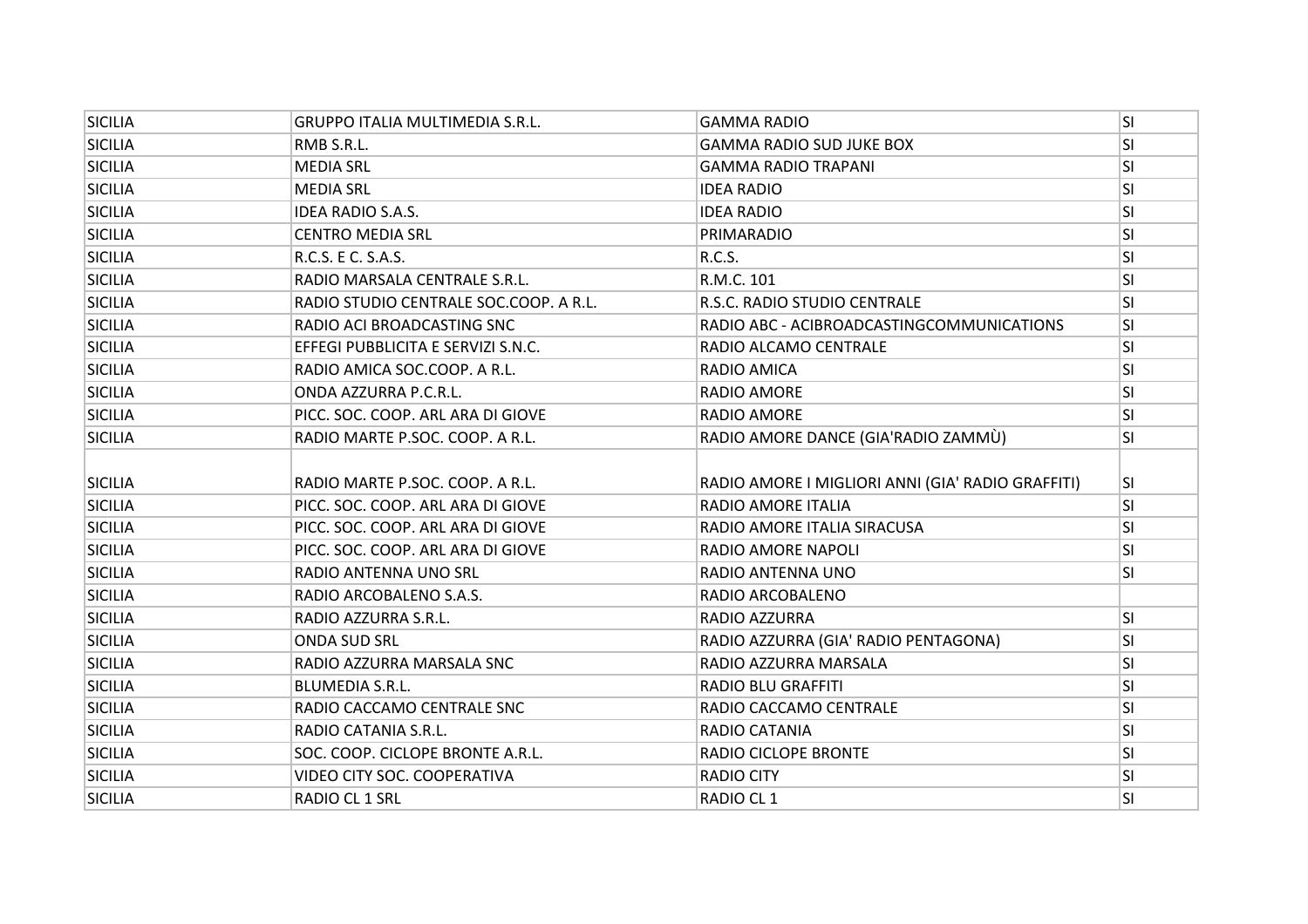| <b>SICILIA</b> | RMB S.R.L.                                         | RADIO CUORE CATANIA                         | lsı                     |
|----------------|----------------------------------------------------|---------------------------------------------|-------------------------|
| SICILIA        | RADIO ACI BROADCASTING SNC                         | RADIO DIGITAL AB - DIGITAL ACI BROADCASTING | <b>SI</b>               |
| <b>SICILIA</b> | RADIO DIMENSIONE MUSICA S.R.L.                     | RADIO DIMENSIONE MUSICA                     | SI                      |
| SICILIA        | FA.AL.TELECOMUNICAZIONI S.R.L.                     | RADIO DIMENSIONE SUONO                      | <b>SI</b>               |
| SICILIA        | RADIO ELLE S.R.L.                                  | <b>RADIO ELLE</b>                           | SI                      |
| <b>SICILIA</b> | MEDIACOM S.R.L.                                    | RADIO ELLEUNO                               | lsı                     |
| SICILIA        | SOC. COOP. TELERADIO EMPIRE                        | <b>RADIO EMPIRE</b>                         | lsı                     |
| <b>SICILIA</b> | RADIO ETNA ESPRESSO S.N.C.                         | RADIO ETNA ESPRESSO                         | SI                      |
| SICILIA        | <b>MEDIA SRL</b>                                   | <b>RADIO EUREKA</b>                         | SI                      |
| <b>SICILIA</b> | RMB S.R.L.                                         | RADIO FANTASTICA                            | <b>SI</b>               |
| SICILIA        | MEDIACOM S.R.L.                                    | <b>RADIO FLASH</b>                          | $\overline{\mathsf{S}}$ |
|                |                                                    |                                             |                         |
| SICILIA        | MULTI MEDIA GROUP SRL (EX MULTISERVICE P.S.C. ARL) | <b>RADIO GELA</b>                           | SI.                     |
| SICILIA        | IMPERIUM S.C.AR.L.                                 | <b>RADIO GELA EXPRESS</b>                   | lsı                     |
| <b>SICILIA</b> | PUBLIEDIT S.A.S.                                   | <b>RADIO GELA EXPRESS</b>                   | <b>SI</b>               |
| SICILIA        | <b>RADIO IN SRL</b>                                | <b>RADIO IN</b>                             | <b>SI</b>               |
| SICILIA        | RADIO ITALIA PALERMO S.R.L.                        | RADIO ITALIA ANNI 60 PALERMO                | <b>SI</b>               |
| <b>SICILIA</b> | CTA 104 SOC.COOP.A R.L.                            | RADIO JUKEBOX                               | SI                      |
| SICILIA        | RADIO LIBERTY CASTELVETRANO SRL                    | RADIO LIBERTY CASTELVETRANO                 | lsı.                    |
| <b>SICILIA</b> | <b>BLUMEDIA S.R.L.</b>                             | <b>RADIO MARCONI - LATTEMIELE</b>           | <b>SI</b>               |
| SICILIA        | <b>RADIO MARGHERITA SAS</b>                        | RADIO MARGHERITA                            |                         |
| <b>SICILIA</b> | <b>IMMAGINE SAS</b>                                | RADIO MARGHERITA GIOVANE                    | SI                      |
| SICILIA        | RADIO MARTE SIRACUSA S.N.C.                        | RADIO MARTE SIRACUSA                        | <b>SI</b>               |
| SICILIA        | RADIO MEDITERRANEO S.R.L.                          | RADIO MEDITERRANEO                          | lsı                     |
| <b>SICILIA</b> | ONDA AZZURRA P.C.R.L.                              | RADIO MESSINA INTERNATIONAL                 | lsı                     |
| SICILIA        | MEDIA & CO. S.R.L.                                 | RADIO MILAZZO                               | <b>SI</b>               |
| <b>SICILIA</b> | RADIO MONTE KRONIO S.C.AR.L.                       | <b>RADIO MONTE KRONIO</b>                   | SI                      |
| <b>SICILIA</b> | <b>RADIO MOSAICI SRL</b>                           | RADIO MOSAICI                               | <b>SI</b>               |
| SICILIA        | R. E T. S.R.L. (GIA' RADIO E RADIO S.R.L.)         | <b>RADIO ONE</b>                            | SI                      |
| <b>SICILIA</b> | R. E T. S.R.L. (GIA' RADIO E RADIO S.R.L.)         | RADIO PALERMO CENTRALE                      | lsı                     |
| SICILIA        | PANORAMA BROADCASTING SRL                          | <b>RADIO PANORAMA</b>                       | SI                      |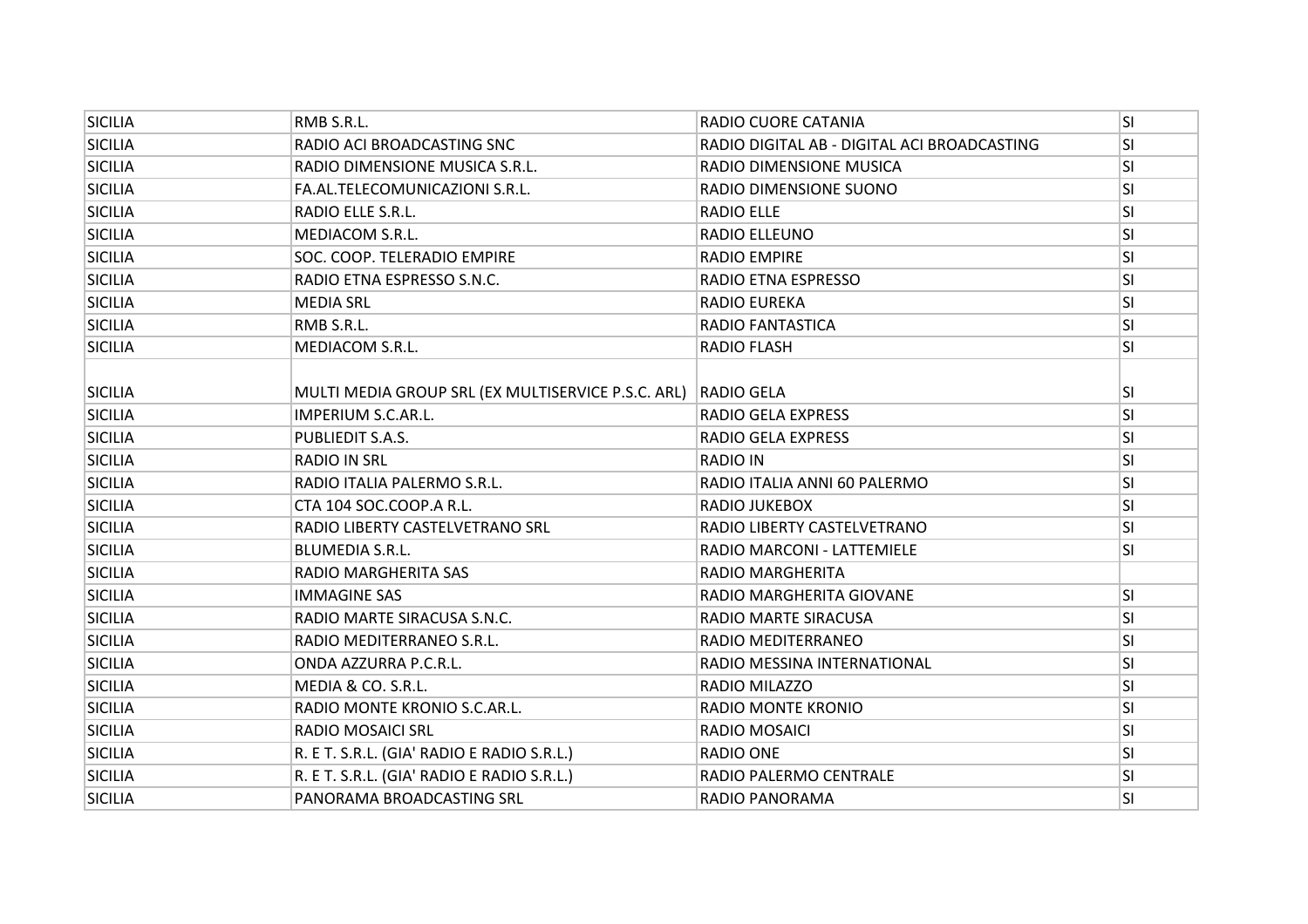| <b>SICILIA</b> | <b>RADIO RETE CENTRALE SRL</b>                    | <b>RADIO RETE CENTRALE</b>                    | <b>SI</b> |
|----------------|---------------------------------------------------|-----------------------------------------------|-----------|
| <b>SICILIA</b> | <b>ZABOSERVICE SRL</b>                            | <b>RADIO SICILIA</b>                          | <b>SI</b> |
| <b>SICILIA</b> | RADIO SMILE S.R.L.                                | <b>RADIO SMILE</b>                            | SI        |
| <b>SICILIA</b> | SAFER S.R.L.                                      | RADIO SPLASH RETE AZZURRA                     | <b>SI</b> |
| SICILIA        | <b>CENTRO MEDIA SRL</b>                           | <b>RADIO SPORT CENTER</b>                     | <b>SI</b> |
|                |                                                   | RADIO SPORTIVA STUDIO CINQUE(GIA'RADIO STUDIO |           |
| <b>SICILIA</b> | RMB S.R.L.                                        | CINQUE)                                       | SI        |
| <b>SICILIA</b> | STUDIO 105 P.S.C.A R.L.                           | RADIO STUDIO 105                              | <b>SI</b> |
| SICILIA        | <b>RADIO STUDIO 5 SNC</b>                         | <b>RADIO STUDIO 5</b>                         | SI        |
|                |                                                   |                                               |           |
| <b>SICILIA</b> | RADIO STUDIO 5 S.A.S. DI VERDERAME FRANCESCO & C. | <b>RADIO STUDIO 5</b>                         | SI        |
| <b>SICILIA</b> | ONDA AZZURRA P.C.R.L.                             | RADIO STUDIO 55 DIFFUSION                     | SI        |
| <b>SICILIA</b> | STUDIO 90 S.R.L.                                  | RADIO STUDIO 90 ITALIA                        | <b>SI</b> |
|                |                                                   | RADIO STUDIO CENTRO-CONSORZ. RADIOFONICO      |           |
| <b>SICILIA</b> | DUE ERRE ITALIA PIC.SOC.COOP.A R.L.               | <b>SICILIANO</b>                              | SI        |
| <b>SICILIA</b> | <b>STUDIO ITALIA SRL</b>                          | <b>RADIO STUDIO ITALIA</b>                    | <b>SI</b> |
| <b>SICILIA</b> | M.M.P.I. MASS MEDIA PRODUZIONI ITALIA SRL         | <b>RADIO STUDIO SICAR</b>                     | SI        |
| <b>SICILIA</b> | RADIO SMILE S.R.L.                                | <b>RADIO STUDIO TRE</b>                       | <b>SI</b> |
| <b>SICILIA</b> | RADIO SUD ORIENTALE PICC.SOC.COOP. ARL            | <b>RADIO SUD ORIENTALE</b>                    | <b>SI</b> |
| <b>SICILIA</b> | <b>CONFORTI S.R.L.</b>                            | <b>RADIO TELE HOBBY</b>                       | SI        |
| <b>SICILIA</b> | EDIZIONI RADIOFONICHE SICILIANE SRL               | <b>RADIO TELECOLOR</b>                        |           |
| <b>SICILIA</b> | M.M.P.I. MASS MEDIA PRODUZIONI ITALIA SRL         | <b>RADIO TIME</b>                             | SI        |
| <b>SICILIA</b> | <b>MEDIATOURING S.R.L.</b>                        | <b>RADIO TOURING</b>                          | <b>SI</b> |
| <b>SICILIA</b> | <b>CENTRO MEDIA SRL</b>                           | <b>RADIO VERONICA</b>                         | SI        |
| <b>SICILIA</b> | RADIO VERONICA S.R.L.                             | <b>RADIO VERONICA</b>                         | SI        |
| <b>SICILIA</b> | <b>EDIZIONI RADIOFONICHE SICILIANE SRL</b>        | <b>RADIO VIDEO 3</b>                          | SI        |
| <b>SICILIA</b> | <b>CENTRO MEDIA SRL</b>                           | <b>RADIO YOUNG ITALIA</b>                     | SI        |
| <b>SICILIA</b> | <b>CONFORTI S.R.L.</b>                            | <b>RADIOLINA</b>                              | <b>SI</b> |
| <b>SICILIA</b> | PUBBLIMED S.P.A.                                  | <b>RADIOMED</b>                               |           |
| SICILIA        | <b>RCV SRL</b>                                    | RCV - RADIO CASTELVETRANO                     | <b>SI</b> |
| <b>SICILIA</b> | <b>RETE 94 SRL</b>                                | RETE 94                                       | <b>SI</b> |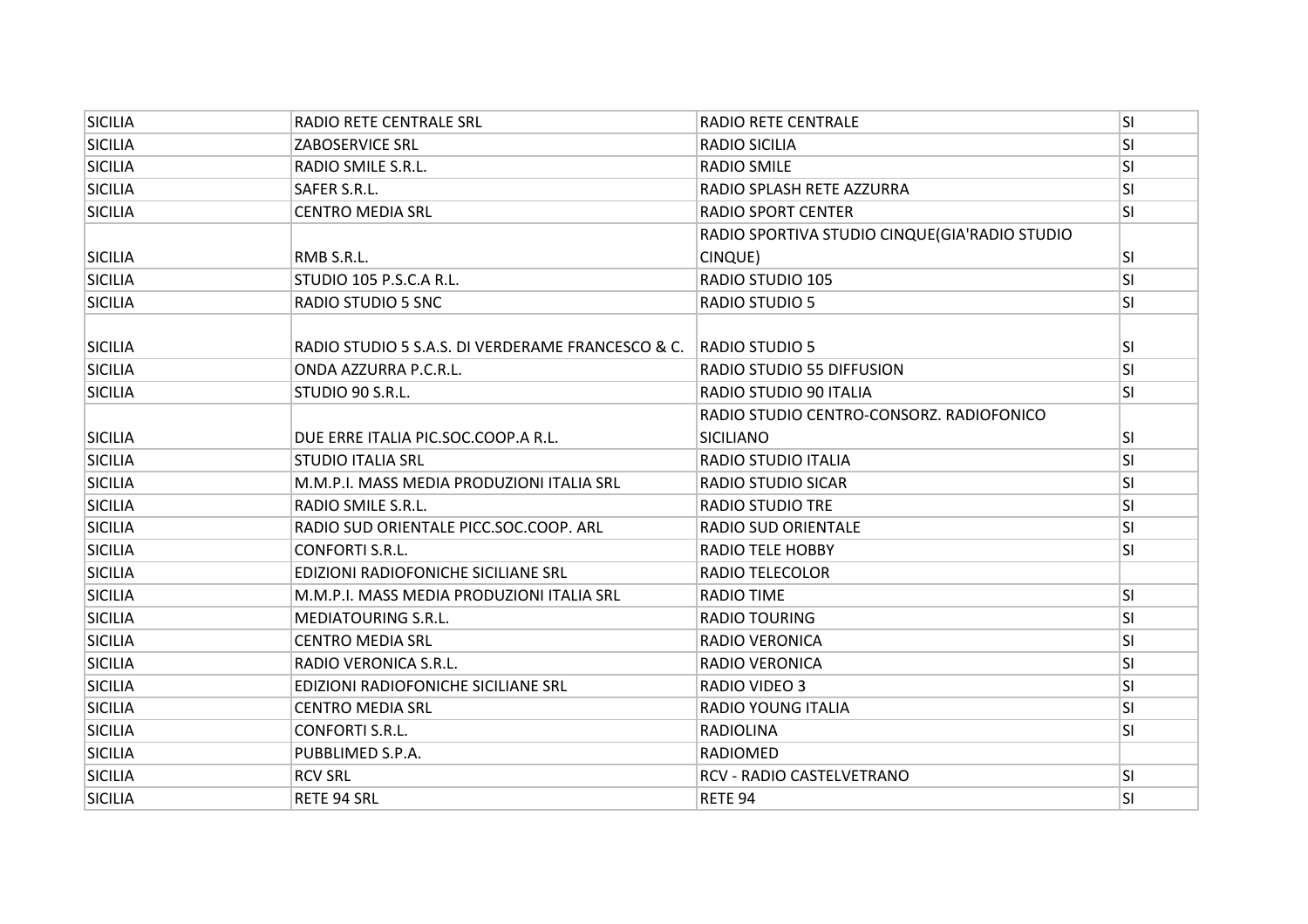| <b>SICILIA</b> | <b>CENTRO MEDIA SRL</b>                                             | <b>STEREO SOUND</b>            | SI        |
|----------------|---------------------------------------------------------------------|--------------------------------|-----------|
| <b>SICILIA</b> | STUDIO AZIMUT DI PECORELLA LORIS E C. SAS                           | <b>STUDIO AZIMUT</b>           | <b>SI</b> |
|                |                                                                     |                                |           |
| <b>SICILIA</b> | MULTI MEDIA GROUP SRL (EX MULTISERVICE P.S.C. ARL) STUDIO TRE RADIO |                                | SI.       |
| <b>SICILIA</b> | <b>TELERADIO REGIONE SRL</b>                                        | TELE RADIO MONDO CENTRALE      | SI        |
| SICILIA        | TELE RADIO SCIACCA S.R.L.                                           | <b>TELE RADIO SCIACCA</b>      | <b>SI</b> |
| <b>SICILIA</b> | <b>MEDIA SRL</b>                                                    | <b>TELERADIO VALDERICE</b>     | <b>SI</b> |
| <b>SICILIA</b> | DIGIMEDIA S.R.L.                                                    | <b>TELETIRRADIO 98</b>         | <b>SI</b> |
| <b>TOSCANA</b> | ANTENNA RADIO ESSE S.C. ARL                                         | <b>ANTENNA RADIO ESSE</b>      |           |
| <b>TOSCANA</b> | <b>CONTRORADIO SRL</b>                                              | <b>CONTRORADIO</b>             |           |
| <b>TOSCANA</b> | RADIO ONDA BLU DI G. ALBUCCI E C. SAS                               | <b>GROOVE RADIO</b>            |           |
| <b>TOSCANA</b> | <b>LADY RADIO SRL</b>                                               | LADY RADIO                     |           |
| <b>TOSCANA</b> | LATTEMIELE S.R.L. UNIPERSONALE                                      | LATTEMIELE FIRENZE             |           |
| <b>TOSCANA</b> | LATTEMIELE S.R.L. UNIPERSONALE                                      | LATTEMIELE TOSCANA             |           |
| <b>TOSCANA</b> | RDF RADIO DIFFUSIONE FIRENZE SRL                                    | R.D.F. 102.7                   |           |
| <b>TOSCANA</b> | SOC. COOP. ARL RADIO LUCCA 2000                                     | <b>RADIO 2000</b>              |           |
| <b>TOSCANA</b> | RADIO 3 NETWORK DI MIRCO ROPPOLO E C. SAS                           | <b>RADIO 3 NETWORK</b>         |           |
| <b>TOSCANA</b> | <b>STUDIO ITALIA SRL</b>                                            | <b>RADIO CLUB</b>              |           |
| <b>TOSCANA</b> | RADIO EFFE DI BASAGNI G. E C. SNC                                   | <b>RADIO EFFE</b>              |           |
| <b>TOSCANA</b> | <b>RADIO EMME SRL</b>                                               | RADIO EMME                     |           |
| <b>TOSCANA</b> | S.E.P. SRL                                                          | <b>RADIO FIESOLE</b>           |           |
| <b>TOSCANA</b> | <b>RADIO FIESTA SRL</b>                                             | <b>RADIO FIESTA</b>            |           |
| <b>TOSCANA</b> | <b>XMEDIA GROUP SRL</b>                                             | <b>RADIO LADY</b>              |           |
| <b>TOSCANA</b> | RADIO MARGHERITA CENTRO ITALIA S.R.L.                               | RADIO MARGHERITA CENTRO ITALIA |           |
| <b>TOSCANA</b> | RADIO MASSAROSA SOUND R.M.S. SRL                                    | RADIO MASSAROSA SOUND R.M.S.   |           |
| <b>TOSCANA</b> | <b>ITALIA PIU' S.R.L.</b>                                           | RADIO NOSTALGIA                |           |
| <b>TOSCANA</b> | RADIO PIOMBINO S.R.L.                                               | RADIO PIOMBINO                 |           |
| <b>TOSCANA</b> | <b>RADIO PULCE SRL</b>                                              | <b>RADIO PULCE</b>             |           |
| <b>TOSCANA</b> | M.B.M. RADIOQUATTRO TELEQUATTRO SRL                                 | <b>RADIO QUATTRO</b>           |           |
| <b>TOSCANA</b> | <b>NUOVA RADIO PICK-UP SAS</b>                                      | <b>RADIO ROSA</b>              |           |
| <b>TOSCANA</b> | <b>XMEDIA GROUP SRL</b>                                             | <b>RADIO SEI SEI</b>           |           |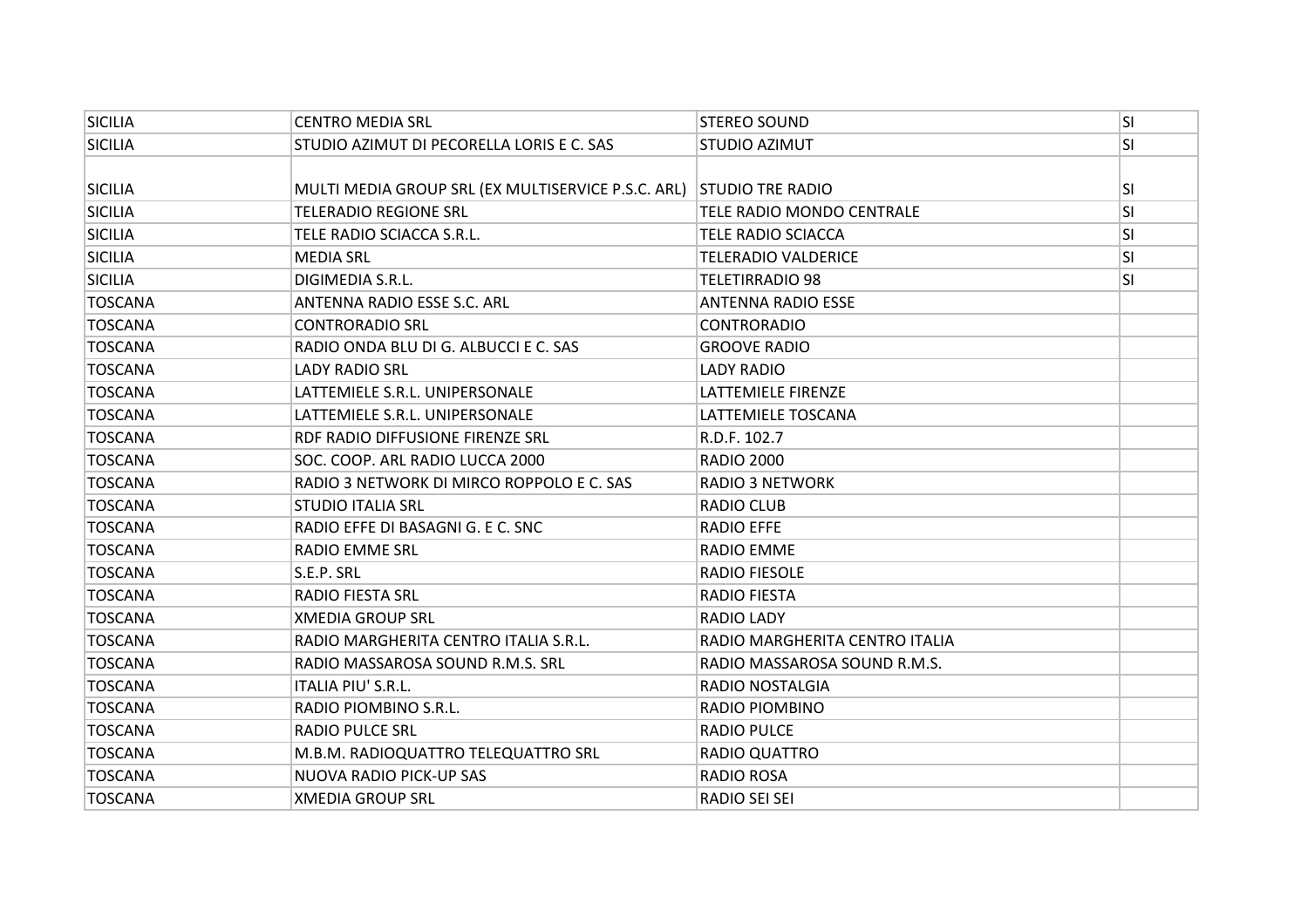| <b>TOSCANA</b>             | RADIO SIENA S.R.L.                         | <b>RADIO SIENA</b>          |  |
|----------------------------|--------------------------------------------|-----------------------------|--|
| <b>TOSCANA</b>             | COOP. RADIO STOP 2 ARL                     | RADIO STOP SECONDA RETE     |  |
| <b>TOSCANA</b>             | RADIO MONTE SERRA SRL                      | RADIO TOSCANA               |  |
| <b>TOSCANA</b>             | SOCIETA' EDITRICE ARETINA SRL              | <b>RADIO WAVE</b>           |  |
| <b>TOSCANA</b>             | RADIO SOUNDNETWORK S.R.L. GIA SAS          | <b>RMS DUE</b>              |  |
| <b>TOSCANA</b>             | RADIOCECINAUNO S.R.L.                      | SIENA <sub>2</sub>          |  |
| <b>TRENTINO ALTO ADIGE</b> | RADIO C/104 SRL                            | DIE ANTENNE                 |  |
| <b>TRENTINO ALTO ADIGE</b> | RADIO 2000 SRL                             | <b>RADIO 2000</b>           |  |
| <b>TRENTINO ALTO ADIGE</b> | MEDIACENTER SUEDTIROL MCS SRL              | RADIO 2000 EDELWEISS        |  |
| <b>TRENTINO ALTO ADIGE</b> | <b>STADTRADIO SRL</b>                      | RADIO 2000 STADTRADIO BOZEN |  |
| <b>TRENTINO ALTO ADIGE</b> | RADIO ANAUNIA SOC. COOP. ARL               | RADIO ANAUNIA               |  |
| TRENTINO ALTO ADIGE        | RADIO MANUELA SAS DI ZAMBOTTI GEREMIA E C. | <b>RADIO DIGI-ONE</b>       |  |
| TRENTINO ALTO ADIGE        | RADIO DOLOMITI SRL                         | RADIO DOLOMITI              |  |
| <b>TRENTINO ALTO ADIGE</b> | RADIO GHERDEINA SAS                        | <b>RADIO GHERDEINA</b>      |  |
| <b>TRENTINO ALTO ADIGE</b> | RADIO SASLONG SRL                          | <b>RADIO GHERDEINA 2</b>    |  |
| <b>TRENTINO ALTO ADIGE</b> | ST.JOSEF G.M.B.H. - SOC. S. GIUSEPPE SRL   | <b>RADIO GRUNE WELLE</b>    |  |
| <b>TRENTINO ALTO ADIGE</b> | <b>RADIO HOLIDAY SRL</b>                   | <b>RADIO HOLIDAY</b>        |  |
| <b>TRENTINO ALTO ADIGE</b> | RADIO ITALIA TRENTINO ALTO ADIGE SRL       | RADIO ITALIA ANNI 60        |  |
| <b>TRENTINO ALTO ADIGE</b> | RADIO NBC DI R. NANNARONE E C. SAS         | <b>RADIO NBC STEREO</b>     |  |
| <b>TRENTINO ALTO ADIGE</b> | <b>RADIO NORD SNC</b>                      | <b>RADIO NORD</b>           |  |
| <b>TRENTINO ALTO ADIGE</b> | <b>MEDIA PRIMIERO SRL</b>                  | RADIO PRIMIERO              |  |
| <b>TRENTINO ALTO ADIGE</b> | RADIO SONNENSCHEIN SAS                     | RADIO SONNENSCHEIN          |  |
| <b>TRENTINO ALTO ADIGE</b> | RADIO STUDIO RECORD SNC                    | RADIO STUDIO RECORD         |  |
| <b>TRENTINO ALTO ADIGE</b> | SOC. RADIO SUDTIROL SRL                    | <b>RADIO SUDTIROL</b>       |  |
| TRENTINO ALTO ADIGE        | RTT - RADIO TELEVISION TIROL SRL           | <b>RADIO TIROL</b>          |  |
| <b>TRENTINO ALTO ADIGE</b> | <b>MEDIA SRL</b>                           | RTT - RADIO TELE TRENTINO   |  |
| <b>TRENTINO ALTO ADIGE</b> | ST.JOSEF G.M.B.H. - SOC. S. GIUSEPPE SRL   | STADTRADIO MERAN            |  |
| <b>TRENTINO ALTO ADIGE</b> | ON AIR SRL                                 | <b>SUDTIROL 1</b>           |  |
| <b>TRENTINO ALTO ADIGE</b> | <b>SUDTIROLER RUNDFUNK SRL</b>             | <b>SUDTIROLER RUNDFUNK</b>  |  |
| <b>TRENTINO ALTO ADIGE</b> | TELE RADIO VAL VENOSTA SRL                 | <b>TELERADIO VINSCHGAU</b>  |  |
| <b>TRENTINO ALTO ADIGE</b> | VITA TRENTINA EDITRICE SCARL               | <b>TRENTINO INBLU RADIO</b> |  |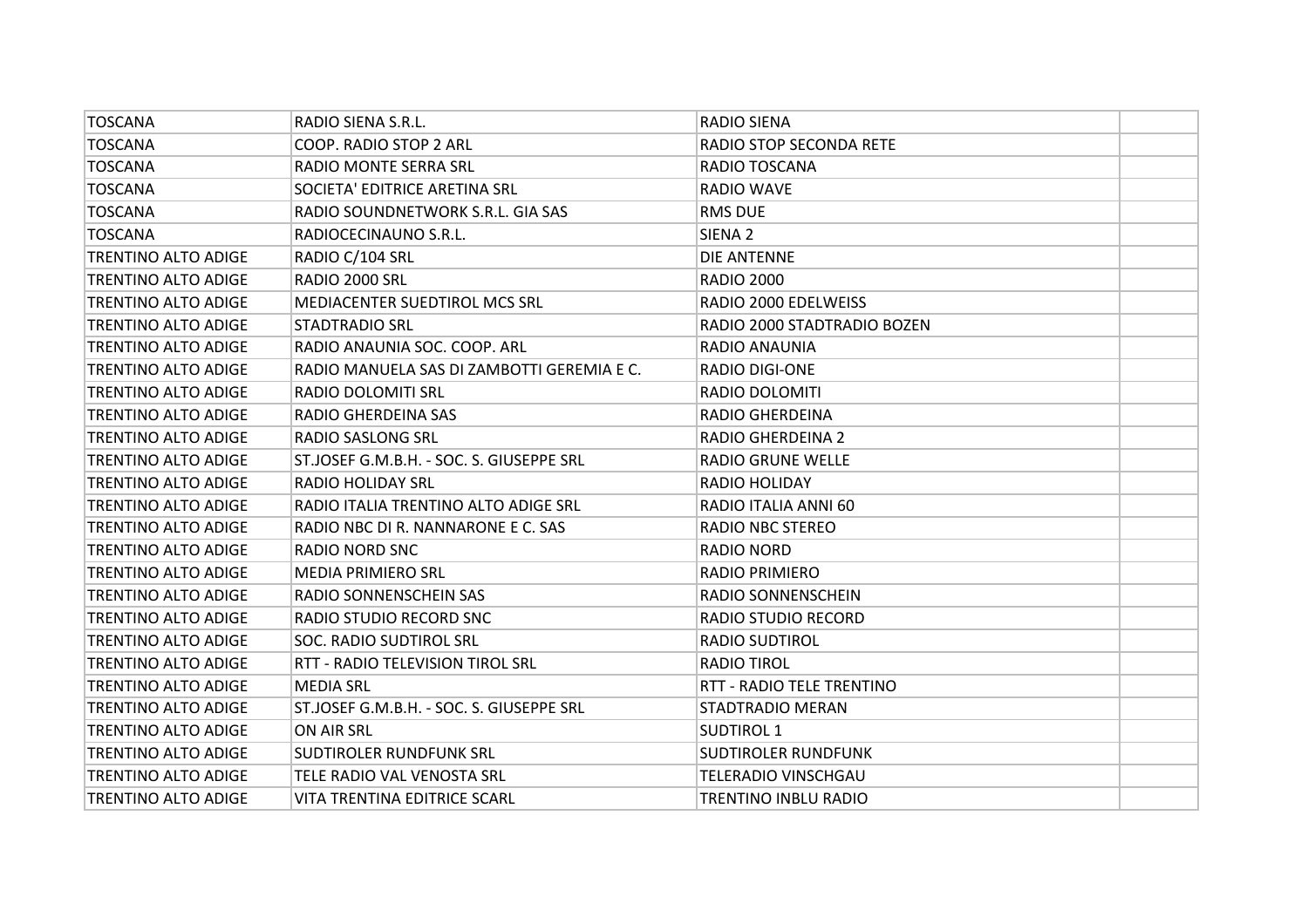| <b>UMBRIA</b>        | UMBRIA MEDIA S.R.L.                         | <b>MAX RADIO CLASSIC</b>     |  |
|----------------------|---------------------------------------------|------------------------------|--|
| <b>UMBRIA</b>        | RADIO AMICA S.R.L.                          | <b>MAX RADIO ENERGY</b>      |  |
| <b>UMBRIA</b>        | RADIO ONDA LIBERA S.R.L.                    | RADIO DELTA                  |  |
| <b>UMBRIA</b>        | GALILEO S.C.AR.L.                           | RADIO GALILEO                |  |
| <b>UMBRIA</b>        | VALE S.R.L.                                 | <b>RADIO INCONTRO</b>        |  |
| UMBRIA               | RADIO ONDA LIBERA S.R.L.                    | RADIO ONDA LIBERA            |  |
| <b>UMBRIA</b>        | MEDIA NOVA SC.AR.L.                         | <b>RADIO STRANAMORE</b>      |  |
| <b>UMBRIA</b>        | RADIO SUBASIO S.R.L.                        | <b>RADIO SUBASIO</b>         |  |
| <b>UMBRIA</b>        | RADIO AUT S.R.L.                            | <b>RADIO SUBY</b>            |  |
| <b>UMBRIA</b>        | RADIO TADINO S.R.L.                         | RADIO TADINO                 |  |
| <b>UMBRIA</b>        | RADIO TIFERNO UNO S.A.S.                    | RADIO TIFERNO UNO            |  |
| <b>UMBRIA</b>        | TELE ORVIETO UNO S.A.S.                     | <b>RTUAQUESIO</b>            |  |
| <b>VALLE D'AOSTA</b> | VALLE D'AOSTA 101 PICCOLA SOC. COOP. A.R.L. | RADIO VALLE D'AOSTA 101      |  |
| <b>VENETO</b>        | TV RADIO CHIOGGIA SOTTOMARINA SAS           | <b>BABY RADIO</b>            |  |
| <b>VENETO</b>        | <b>BLURADIOVENETO SRL</b>                   | <b>BLURADIOVENETO</b>        |  |
| <b>VENETO</b>        | PLANET MEDIA SRL                            | <b>DELTA RADIO ROVIGO</b>    |  |
| <b>VENETO</b>        | E-SPHERA                                    | <b>EASY NETWORK</b>          |  |
| <b>VENETO</b>        | NORD EST RADIO S.R.L.                       | LATTEMIELE NORD EST RADIO    |  |
| <b>VENETO</b>        | TRD ITALIA SRL                              | LATTEMIELE-DELTARADIO        |  |
| <b>VENETO</b>        | <b>METRO' SRL</b>                           | <b>METRO DAY</b>             |  |
| <b>VENETO</b>        | <b>RADIO CENTRALE SRL</b>                   | NOVARADIO RADIO CAFE         |  |
| <b>VENETO</b>        | R.M.C. RADIO MESTRE CENTRALE SAS            | R.M.C. RADIO MESTRE CENTRALE |  |
| <b>VENETO</b>        | O-SPHERA                                    | RADIO 80                     |  |
| <b>VENETO</b>        | <b>TELERADIO EDIZIONI SRL</b>               | RADIO ADIGE                  |  |
| <b>VENETO</b>        | RADIO GAMBELLARA SRL                        | RADIO ASIAGO                 |  |
| <b>VENETO</b>        | RADIO TV B.C.S. SNC                         | RADIO B.C.S.                 |  |
| <b>VENETO</b>        | BASE SAS DI SPINELLI M. E C.                | RADIO BASE POPOLARE NETWORK  |  |
| <b>VENETO</b>        | RADIO BELLA E MONELLA SRL                   | RADIO BELLA E MONELLA        |  |
| <b>VENETO</b>        | DIECI E LODE SNC                            | RADIO BELLUNO                |  |
| <b>VENETO</b>        | <b>RADIO BIRIKINA SRL</b>                   | RADIO BIRIKINA               |  |
| <b>VENETO</b>        | <b>MUSIC RADIO S RL</b>                     | <b>RADIO CANALE ITALIA</b>   |  |